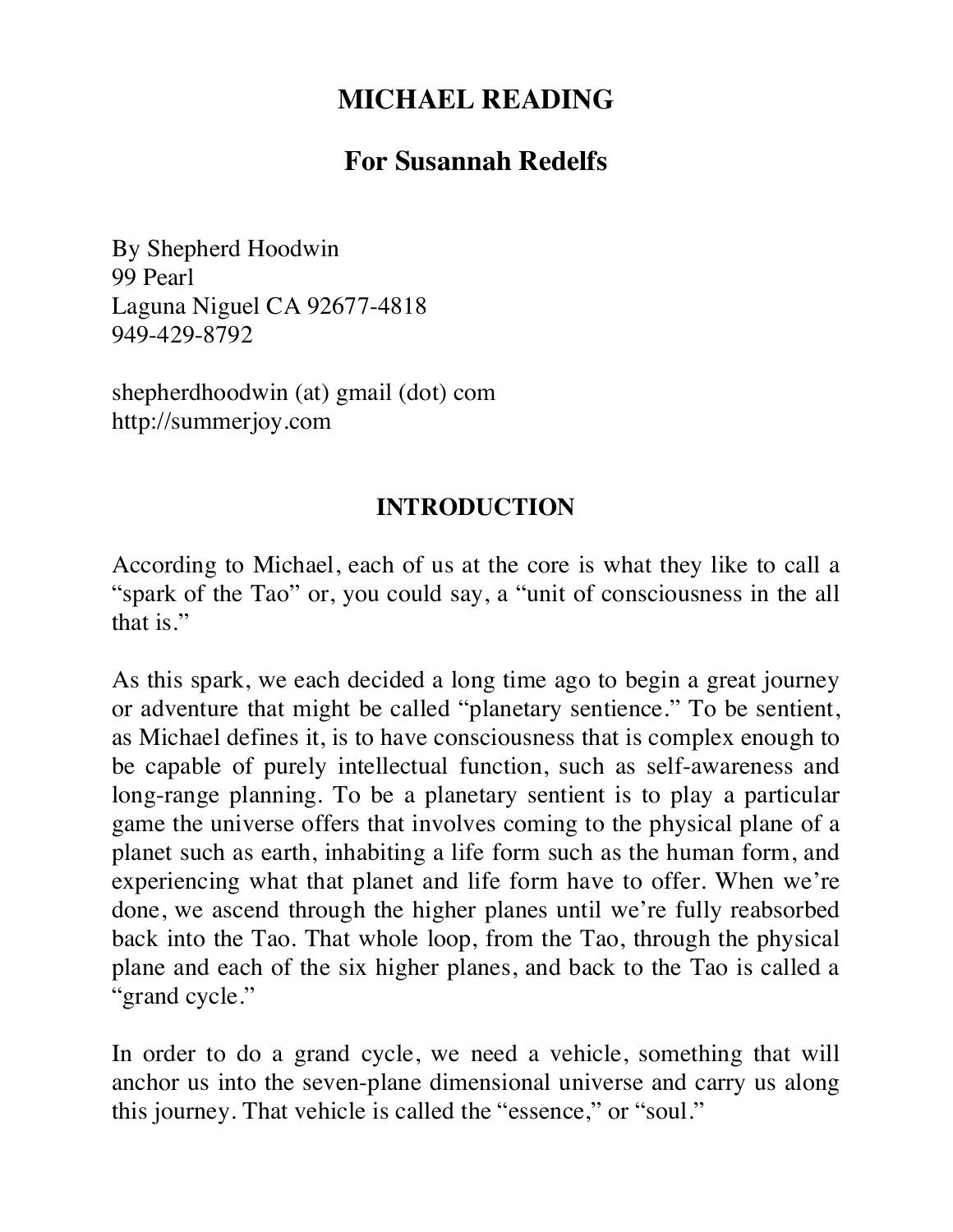If you were going to take a road trip, you might first go to a car dealership to get a vehicle. The first thing the salesperson would probably ask you is, "What kind do you want? A sedan, a hatchback, a minivan, or an SUV?" Once you narrow that down, you choose your options, accessories, and colors. It's rather like that with the soul.

When you decide to undertake this journey, you go to the "soul" dealership" and decide what basic model you want. The seven models, or types of souls, are called the "role." The seven roles consist of three pairs: server and priest, artisan and sage, and warrior and king, plus the single role of scholar. Certain role combinations are "classic" and are often found in mates. In addition to the pairs mentioned, scholars often mate with priests and warriors, and servers often mate with kings. However, every soul will eventually experience most, if not all, combinations.

Once you decide your essence role, you pick the equivalent of options. For example, you choose your ratio of male to female energy, and your frequency, which is how fast the soul vibrates, giving it its texture. You also choose your unique location within larger groupings of souls, which gives you particular resonances. And so forth, until you've ready to "drive it off the lot" and begin your journey.

Now you have another set of choices. On a road trip, you'd decide where to spend the first night and what you'd do there. With the journey of your soul, you decide where you want to have your first lifetime, who your parents will be, and what you wish to experience. Then, you choose what Michael calls "overleaves," personality traits that overlay your soul and help you accomplish your goals.

Note that the chart is divided into two sections, "Essence" and "Overleaves," or soul and personality. At the top of each section are four headings, the four axes: "Inspiration," "Expression," "Action," and "Assimilation." Many chart traits are on one of these axes. A trait on the inspiration axis has an inspirational quality; it's about the inner world, and it's associated with the fire element. The expression axis is the bridge—it's about bringing what's in the inner world into the outer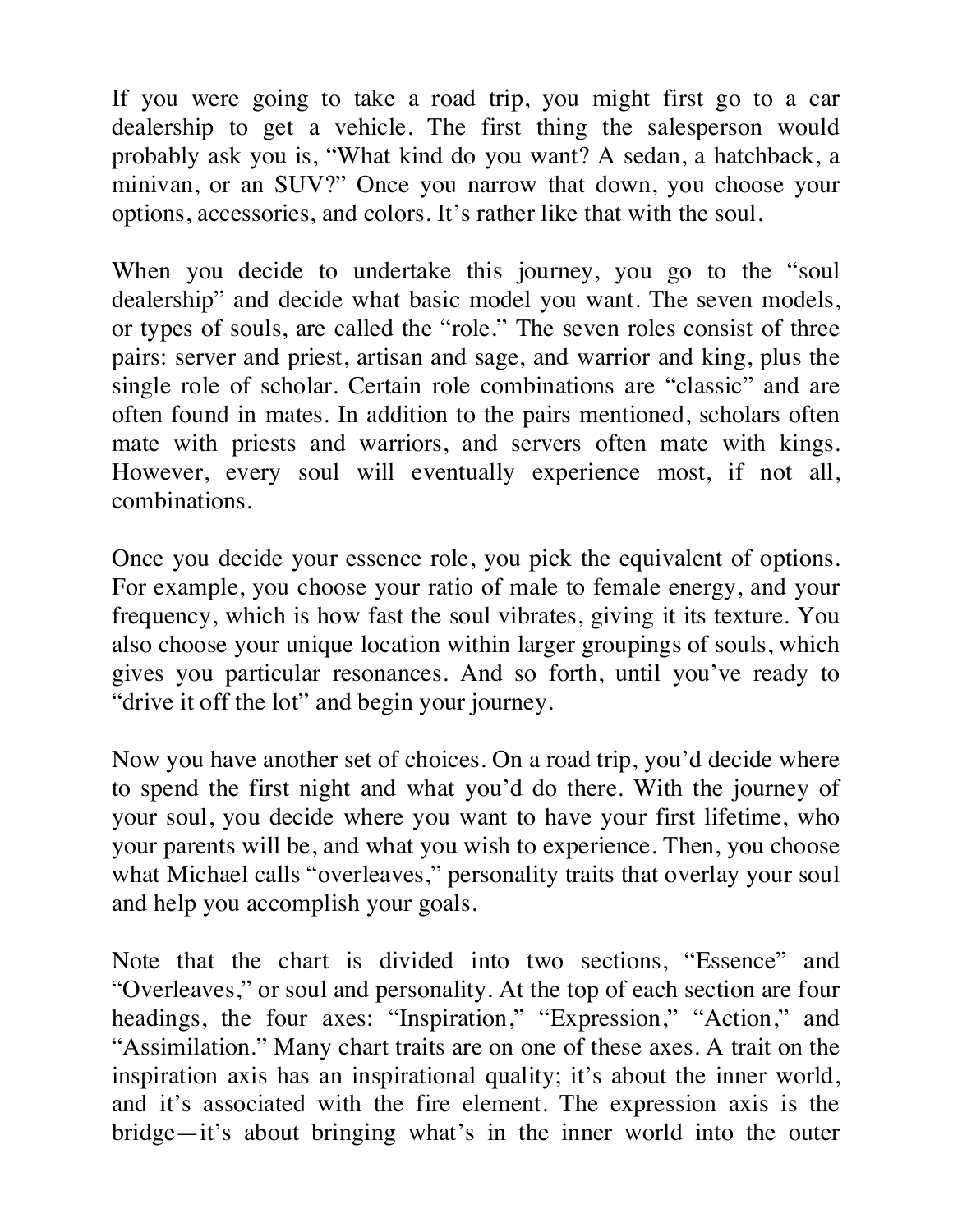through communication or creativity; it's associated with air. The action axis concerns accomplishment or results in the outer world—the bottom line; its element is earth. The assimilation axis is about collecting and distilling information—it provides a neutral observation point and resource for the other three axes; it's associated with water.

The first three axes are divided into "ordinal" and "cardinal." The ordinal side is concrete; it has to do with the details of life, the nittygritty. The cardinal side is opposite: it's abstract; it has to do with the overview of life, the big picture. The ordinal is contracted, the cardinal, expanded. The ordinal is like a zoom lens, the cardinal, like a wide-angle lens. Ordinal is private; cardinal is public. Cardinal has a positive pole of "lucidity," and a negative pole of "activity." Ordinal has a positive pole of "responsiveness" and a negative pole of "passivity." The more cardinal, the more influential the trait is on the larger world; the more ordinal, the more internally focused it is. The assimilation axis is neutral, neither ordinal nor cardinal.

So the roles and overleaves fit onto the axes. For example, the first pair of roles, server and priest, are ordinal and cardinal, respectively, on the inspiration axis. The unpaired scholar role is on the assimilation axis.

The roles and overleaves each have a particular position on the axes. For example, the first pair of roles, server and priest, are ordinal and cardinal, respectively, on the inspiration axis. The unpaired scholar role is on the assimilation axis.

Parallel roles and overleaves—those that are on the same side of the same axis—have similarities and, when they occur together on a chart, reinforce each other, making them stronger. For example, the role of sage and the goal of acceptance are both on the cardinal side of the expression axis, and both involve a need to be liked (sages need their audience to pay attention to them, and the goal of acceptance motivates one to behave in an acceptable manner). All sages have acceptance as a "natural" goal, so they have some of that flavor even when it is not their actual goal. When it is, acceptance manifests particularly strongly. Likewise, if a person has both a goal of acceptance and an attitude of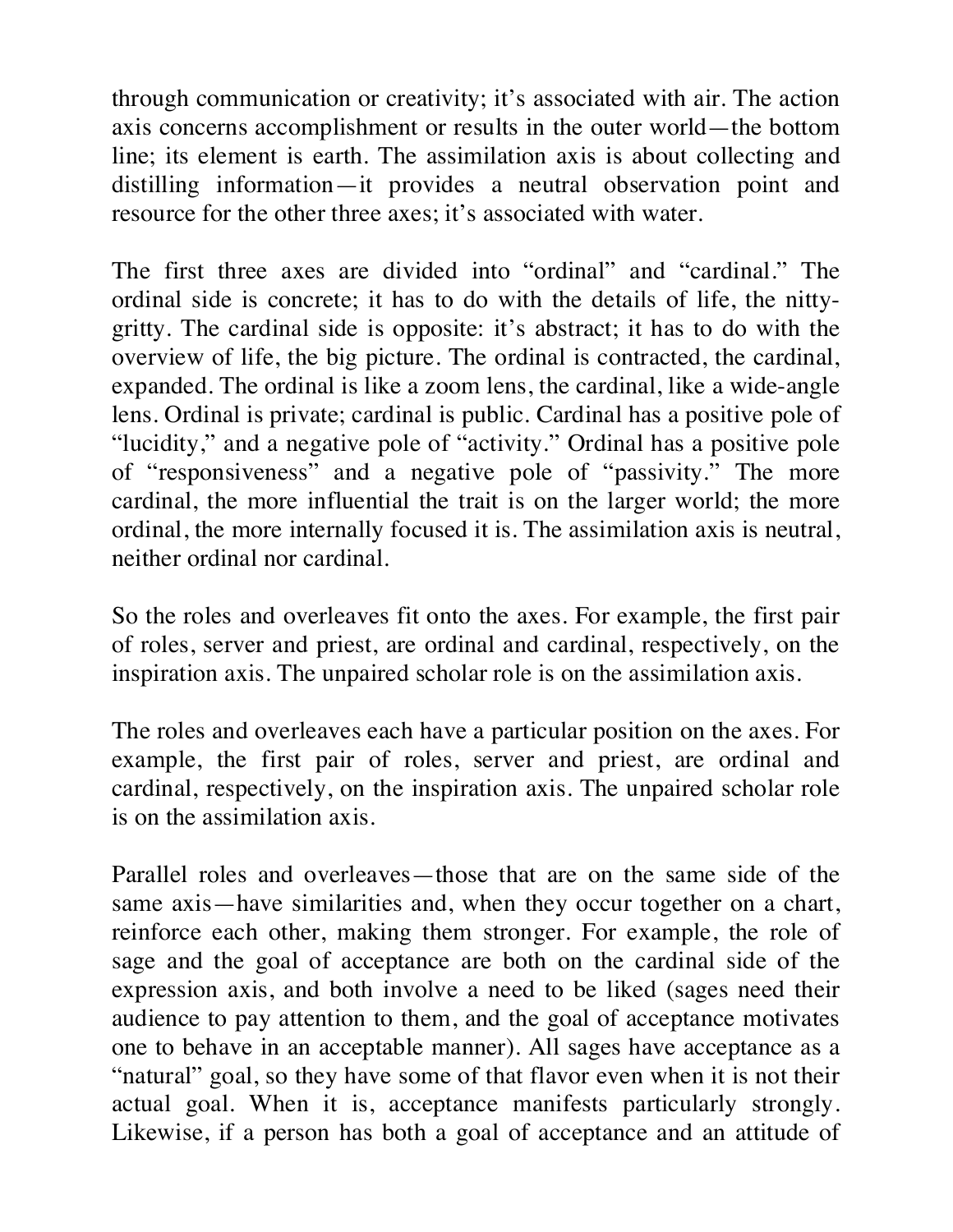idealist, those traits amplify each other. On the other hand, opposite traits, such as discrimination and idealist, counterbalance one another.

Many of the traits on the chart have a positive and negative "pole." In the positive pole, the trait manifests cleanly, with a loving intent; in the negative, it distorts due to immaturity and fear in some form. One of the benefits of having your chart is having words for your pitfalls—these are tools for avoiding them and having a more conscious and peaceful life. The poles are listed on your chart.

Overleaves can "slide," or temporarily move, from one to another, either across the same axis, or, from the neutral assimilation-axis, to any other. If you are in a negative pole of an overleaf, deliberately sliding to another's positive pole can help you get out of it. This is called "hands across" on the same axis, and "hands through" from the assimilation axis.

Childhood imprinting is how we were taught to be, or conclusions we drew about what we needed to do to get along in our family and community. It can override our true personality and prevent us from manifesting who we really are, especially earlier in life. If it does not fade away as we grow up, we will likely confront it during our fourth internal monad, which is typically during our mid-thirties, when essence seeks to overthrow anything standing in the way of our accomplishing our life task. We examine our imprinting to see whether it still serves us, and attempt to let our true nature emerge. Many people do not successfully accomplish this, and therefore do not completely look the way their Michael reading chart indicates. For example, a suppressed sage may not be able to express herself freely, which is an especially big deal for a sage. A warrior or king who was beaten down as a child may be afraid to let his power flow, also a key issue for someone in that situation. Childhood imprinting may continue themes from past lives. That warrior or king who was beaten down may have abused his power in past lives.

Personality is not the same as soul, and we don't look and act the same way in every lifetime. Other factors can inhibit or highlight our traits,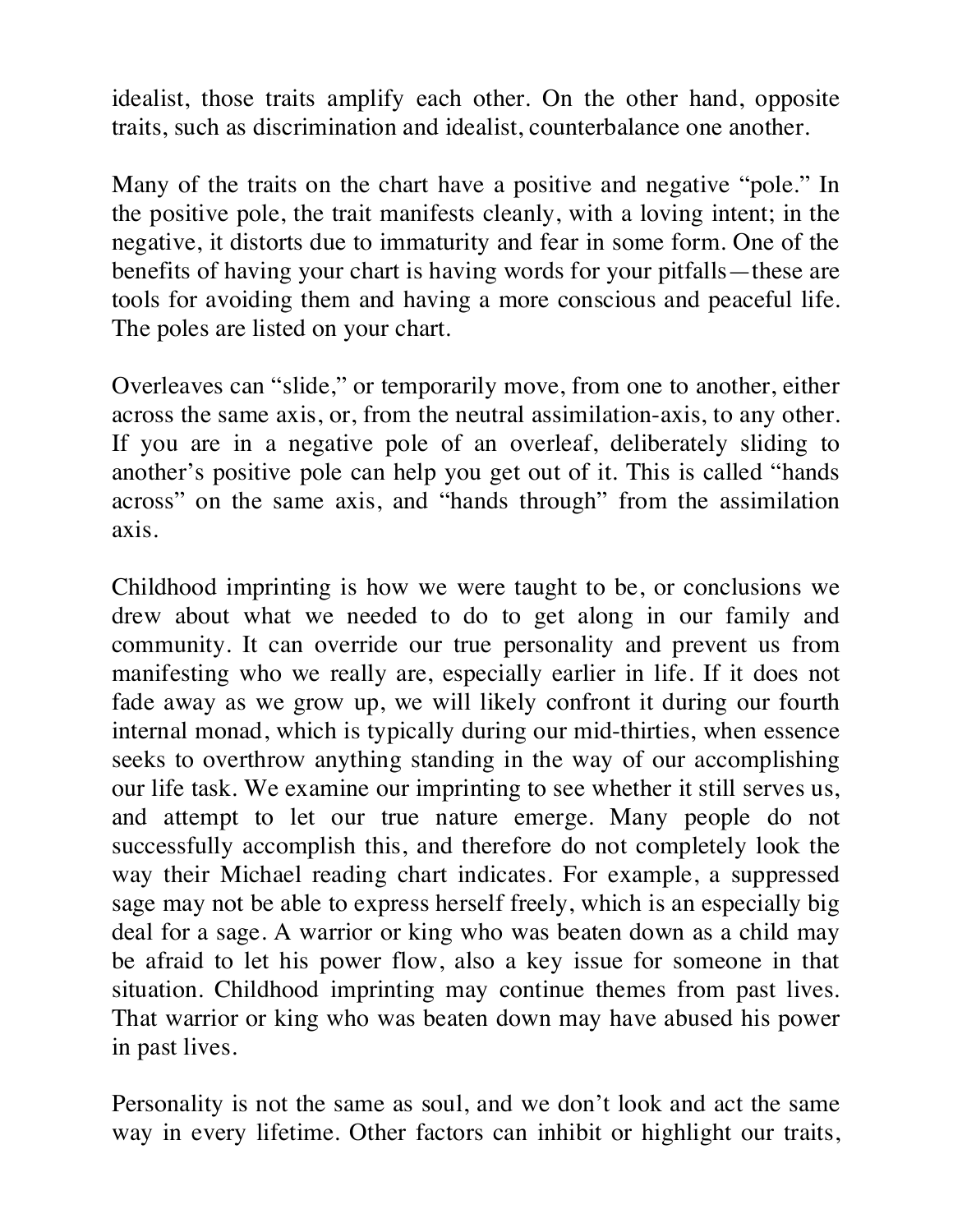such as physical and mental health challenges. I find that in the Michael teachings, the stereotypes are apropos about sixty percent of the time. I have known a few quiet sages, for example, and several gregarious scholars. None the Michael teachings traits are about behaviors per se, but about underlying energies. Perhaps you can validate your chart by considering more your motivations and the forces acting in your nature, if not your outer behaviors.

Sometimes our charts become more obvious as we get older; we tend to play around with different ways of being when we are younger, trying them on for size. It's always possible that channeling (or any information) is incorrect. However, someone who is consciously on a path of inner awakening who receives an accurate Michael chart should be able to validate it over time.

Let's take a look at your role and see what axis it sits on, and whether it's ordinal, cardinal, or neutral.

#### **ROLE**

First of all, what is a role? Your role is the kind of soul you are, one out of seven. Their proportions are multiples of one out of twenty-eight. The seven roles, from most populous (and ordinal) to least, are:

Servers 25% (7/28) Artisans 22% (6/28) Warriors 17% (5/28) Scholars 14% (4/28) Sages 10% (3/28) Priests 8% (2/28) Kings 4% (1/28)

Your role dictates your primary way of being and therefore, how you contribute to life. You might say that it's your inner style. Every role can do any profession, but there are proclivities, and your role indicates how you are likely to approach anything you do. For example, although many actors and musicians are sages and artisans, there are people of each role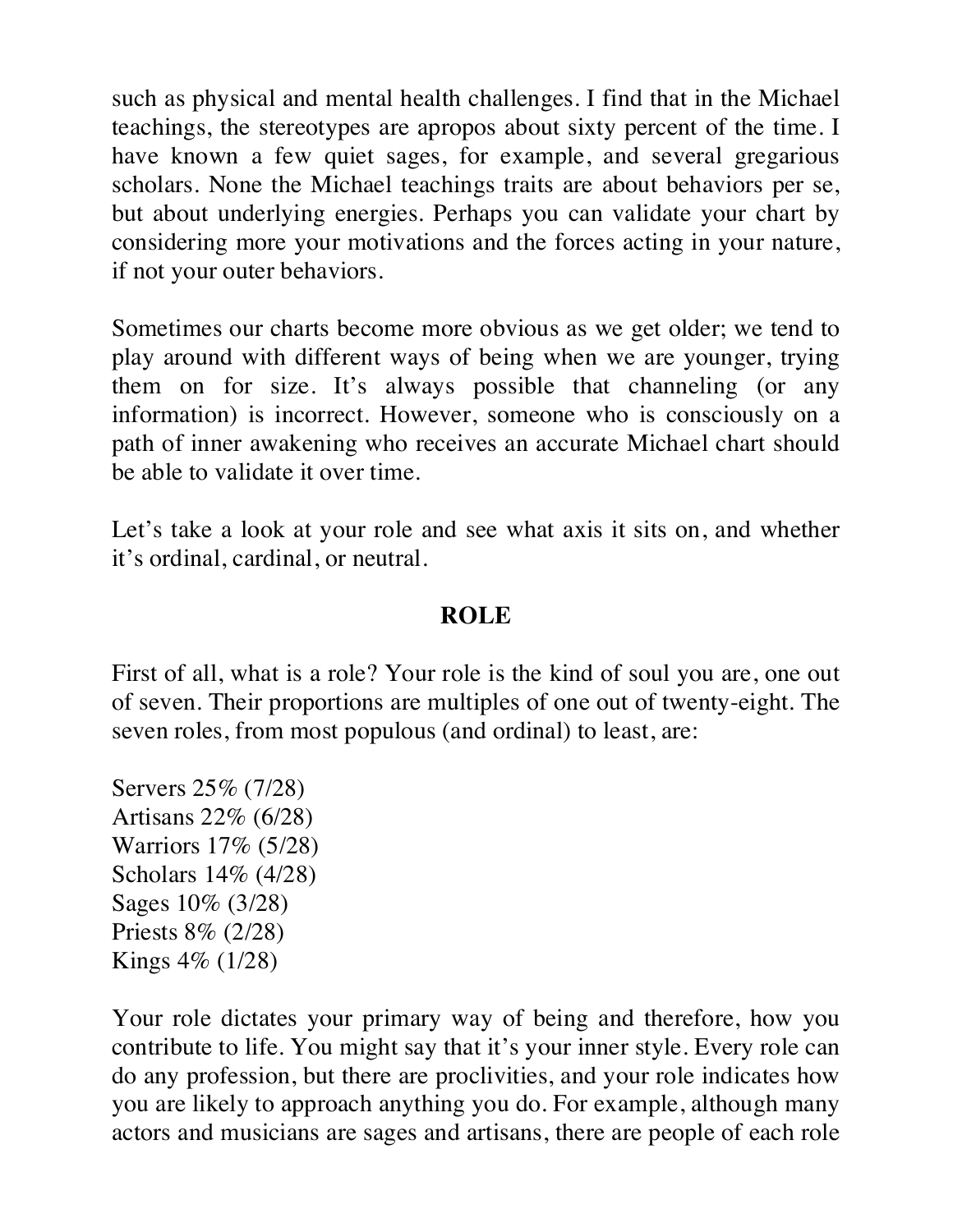who are successful actors and musicians. It's no so much \*what\* you do but \*how\* you do it that reflects your essence traits. A priest actor or musician, for instance, might underline how she might inspire others through her craft, rather than focusing so much on the craft itself.

The cardinal roles tend to interact with larger groups and more of people in general than the ordinal roles. Still, we all need our space. A surprising number of outwardly gregarious sages have expressed a need for alone "down time" in order to regroup—with three inputs, they're more sensitive than they may appear. Priests need time alone to commune with the universe. Even kings need chances to review and reflect.

Your role, Susannah, is "artisan."

The positive pole of artisan is "creation." Artisans are the most creative and sensitive of the roles. Many people assume that artisan creativity must manifest as working in the fine arts; that is not the case. Artisans are also designers, architects, craftspeople, repairpeople, tradespeople, and so forth. Because artisans love structure, form, and delving into how things work, they may also be attracted to math and science. They are particularly good with their hands. Artisans are good at the kind of sports that require technique and craft (as opposed to brute force), such as golf. Like all roles, they can also be found in every other walk of life, approaching them in their naturally creative, original manner. For example, although the field of medicine is typically the domain of priests and scholars, many surgeons are artisans, and you are an "etheric surgeon."

The negative pole is "artifice" or "self-deception." The dark side of creativity is delusion. Sometimes, artisans not only paint castles in the sky, but move into them and convince banks to give them mortgages on them!

An artifice is a false creation. Without engaging, the artisan's creations lack true originality. Artisans can also be too creative for their own good, reading too much into things or living in a world that bears little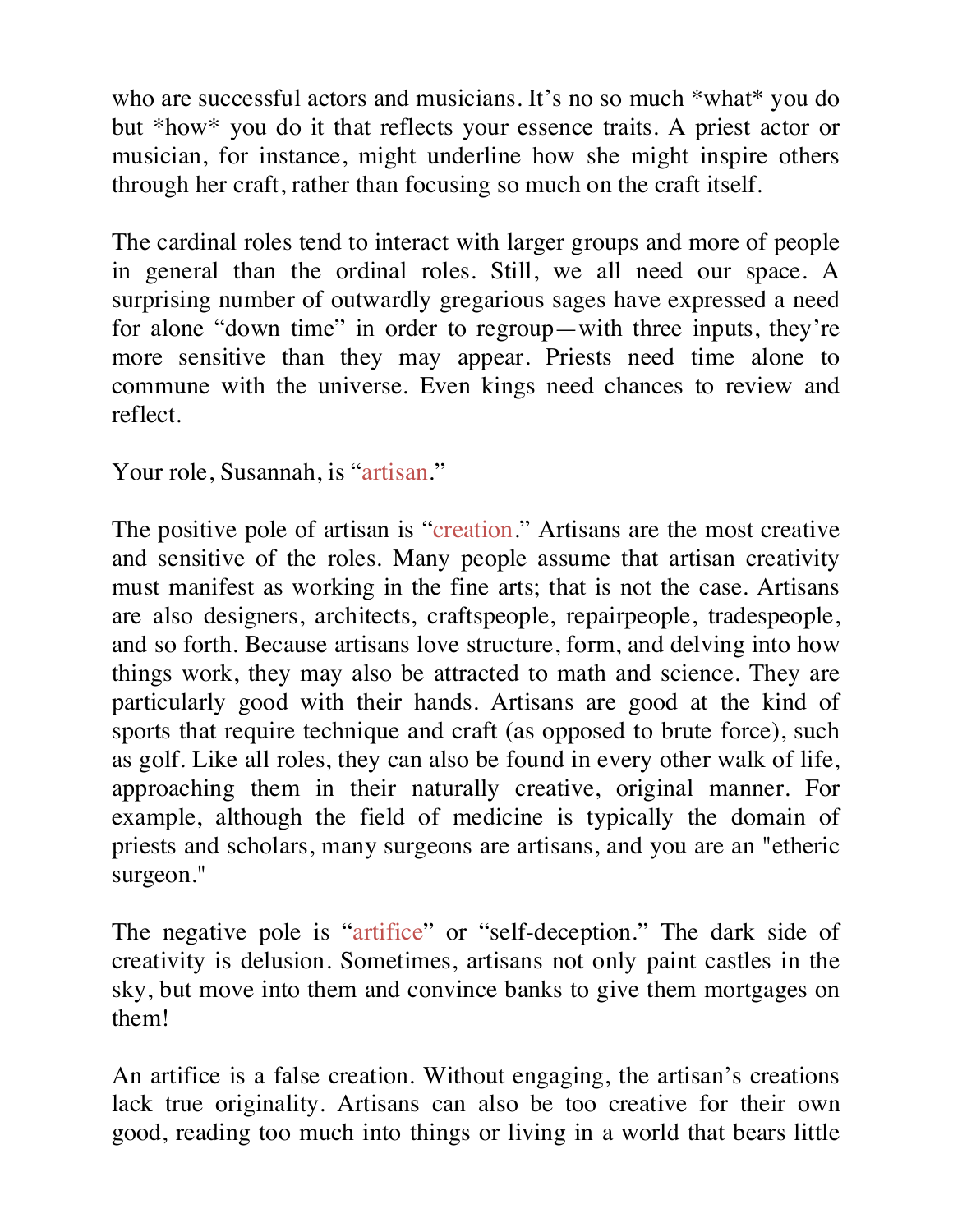resemblance to the world that others live in. For that reason, frequent reality checks are a good idea for them.

With such a strong creative impulse, artisans tend to be better at starting things than finishing them, because a new creative impulse may strike before the earlier one is carried out fully. Discipline is not the strong suit for either artisans or sages, who tend to be more childlike and want to play (which is one reason they get along so well with children), but a little bit of the right kind of discipline can be balancing for them. Like old souls in general, they also tend to bloom late. Being so sensitive, it is wise for them to avoid stress and deliberately create safe, comfortable environments, with plenty of personal space. Artisans benefit from cleaning their aura daily to remove negative influences they easily pick up from others.

Artisans have five psychic inputs, sages have three, and the other roles have one or two. That means that five pieces of information come at you at once from the universe. This facilitates creativity, because you have more raw material to "mix and match," but it can also make for being scattered and flaky, not all "there" because of so much going on in your mind—it's harder to manage so much information at once. It also makes it harder to "batten down the hatches," or close down, so it can make you feel vulnerable, and can make escapes such as substance abuse (or milder ones such as video games, TV, reading, etc.) especially appealing. Added to the fact that artisans are the second most ordinal role, artisans tend to be shy, preferring to be alone or with a few trusted friends. This is different from the shyness of the chief obstacle (covered below) of arrogance, which is based on a fear of being judged—artisans simply find it natural to work in a more contracted way. To accomplish their creative tasks, they need space and time apart from others to concentrate on their projects. They can seem moody when others make social demands on them when they feel called to tend to their creativity.

Artisans don't work as well in linear, highly structured settings. They like more spontaneity and free-form exploration that suit creativity. They create new structures rather than work mindlessly within old ones. With multiple inputs, artisans and sages have shorter attention spans and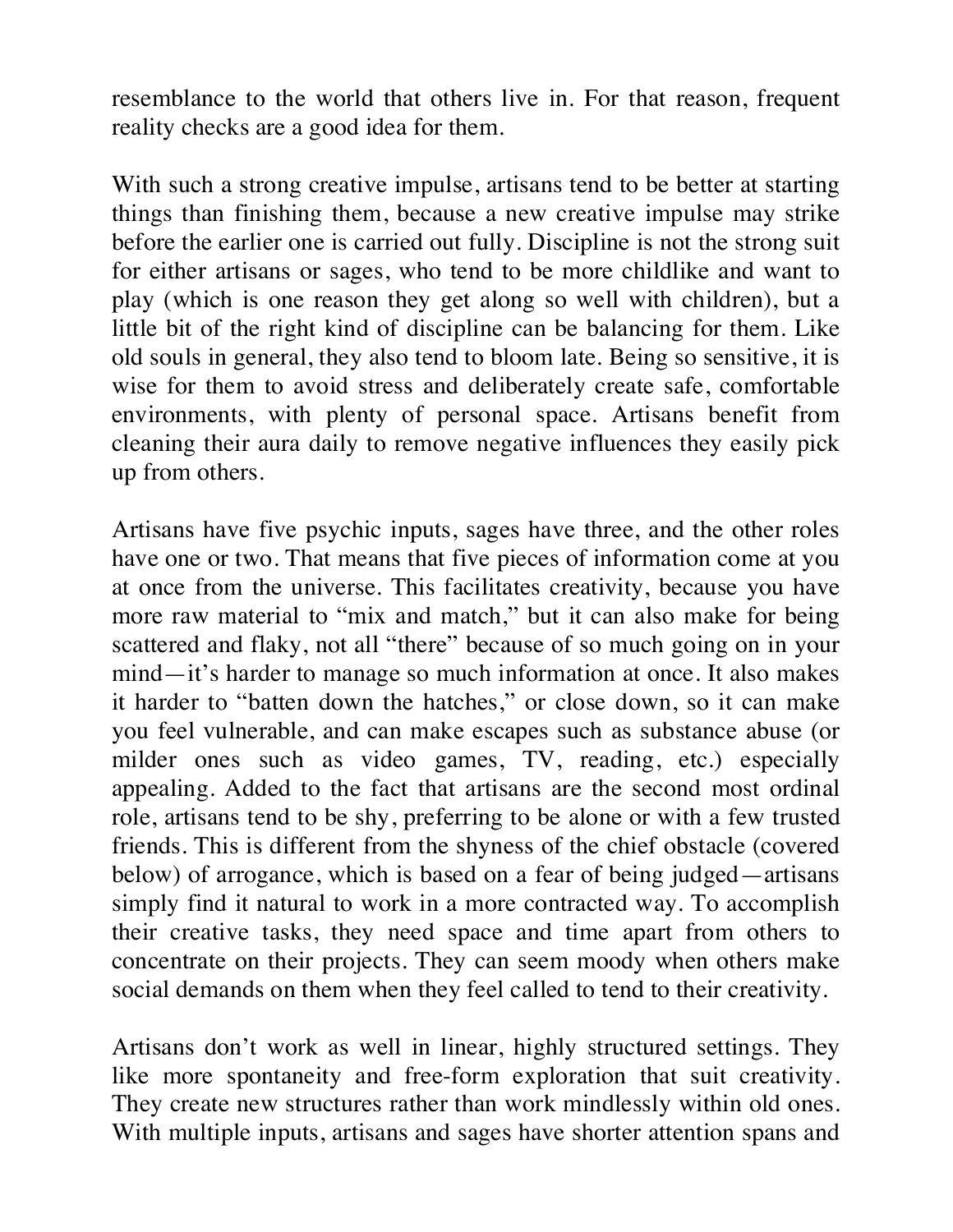like variety, in which one activity may feed another, or at least, provide a break; they need a lot of new stimulation, are easily bored, and daydream a lot (especially artisans). Compare that to a warrior, who may doggedly finish a task according to a structure, since warriors are all about linear productivity.

In *The Sound of Music* song "How Do You Solve A Problem Like Maria?," there's a line, "How do you hold a moonbeam in your hand?" Even though Julie Andrews is a priest and the real Maria von Trapp was a warrior (a holy terror at times), the character is written as a playful, unpredictable artisan. Not all artisans are like that, but I know a couple (males) who are (or would be) happy wandering around the world with only a backpack, acting on whim, like a feather blown by the wind. I know others who are happy living in chaos, with piles of unfinished projects around them. One is a gifted artist who pulled out the drywall in part of his house twenty years ago and never got around to fixing it, going on to other things, much to the consternation of his wife. Discipline and reliability don't come easily to artisans and sages, but they balance them. Spontaneity is a positive trait when tempered with awareness and conscious choice; without them, it's impulsiveness, which can lead to heedless, unreasoned decisions that later prove destructive.

Many sex symbols, like Brad Pitt and the late Heath Ledger, are artisans, but they are actually shy people whom others find "adorable" (the most common word to describe artisans), and may be surprised at all the often-unwelcome attention they get, being ordinal and not desiring the limelight like sages, for example, do. Artisans are often uncomfortable meeting new people.

### **ESSENCE TWIN (ET)**

Your "essence twin" is another soul you team up with in the beginning to help you with your lessons by being vibrationally similar to you, and thereby reflecting you back to yourself. When your ET is discarnate (not in a physical body), it's almost as if it is living in your vest pocket, and some of its traits blend into yours if its role is different. (I write "it"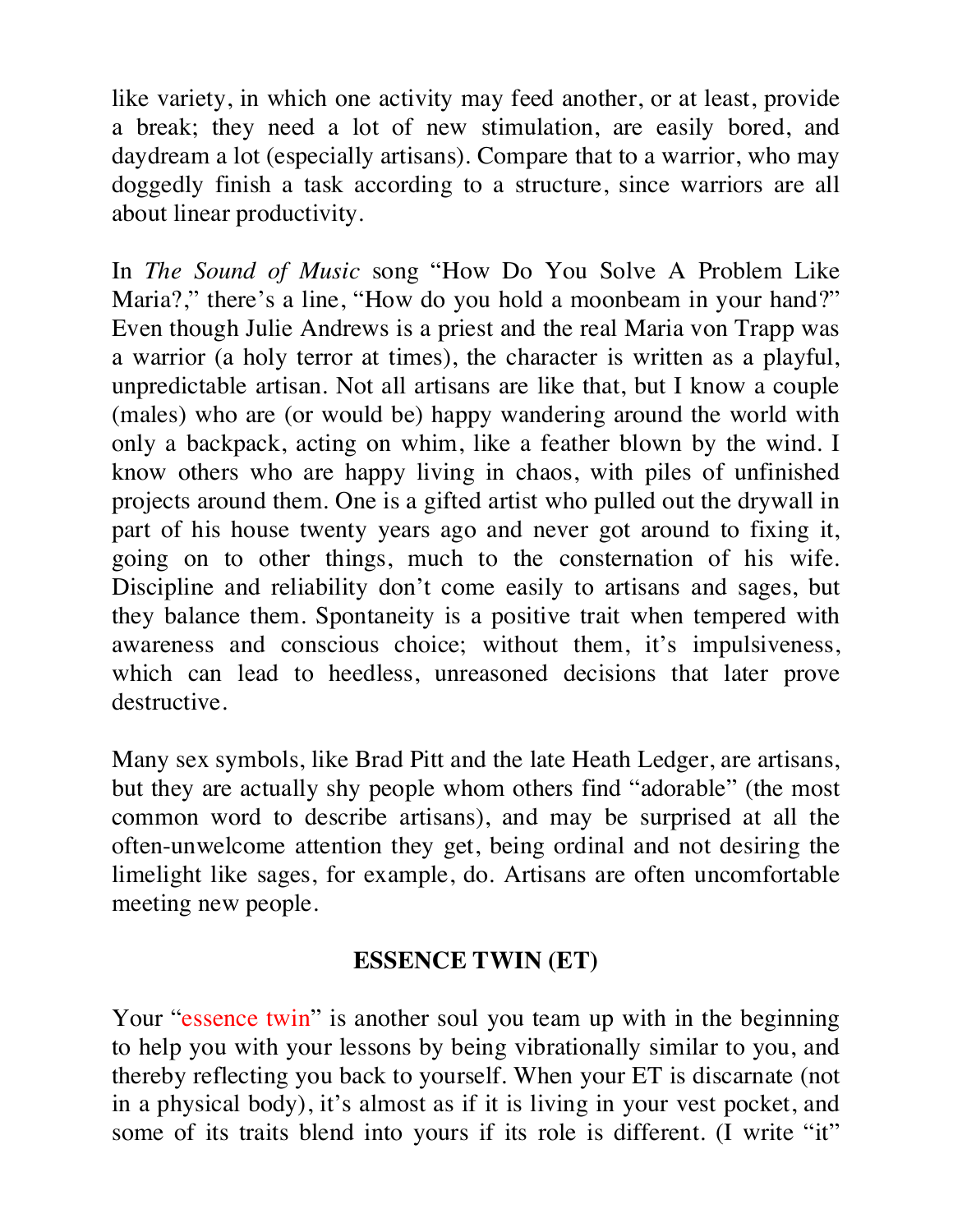because the discarnate soul has no gender.) There is less bleedthrough if the soul is incarnate and knows you, and even less if you don't know each other.

In addition to the natural attractions each role has, we also tend to be attracted to people who have the same role as our ET.

About five percent of us have no essence twin. A lesson of a cycle without an essence twin may be self-sufficiency, finding balance and completeness within, experiencing our reflection within ourselves rather than externally. We might choose a fairly balanced male/female energy ratio to facilitate this. People with no essence twin sometimes tell me, when they learn of it, that they aren't surprised; they always had a sense of doing this planet "solo." They may need to be especially deliberate about drawing in support from others. Sometimes they team up with someone who functions like an essence twin for a lifetime or a series of lifetimes. I refer to them as surrogate essence twins. When someone has no ET, his casting becomes his only source for secondary role influences and therefore is especially important.

Even when we have an essence twin, we only know him or her in the flesh during ten to thirty percent of our lifetimes; it can be a very involving relationship, anywhere from very pleasant to very unpleasant, and the soul wants a wide range of experiences on the physical plane. Many Michael students make the mistake of romanticizing this relationship. There are many other reasons a soul may be close to you, and your ET is not necessarily a soul mate. However, no matter who or where your essence twin is, your soul connection is always there.

Essence twin and task companion are the two key relationships defined in the Michael teachings. However, they are not necessarily close to us on a personality level in any given lifetime, and it is not unusual for both to be discarnate. There are many other reasons we can feel close to other people, such as being in the same entity, or having shared powerful past live experiences.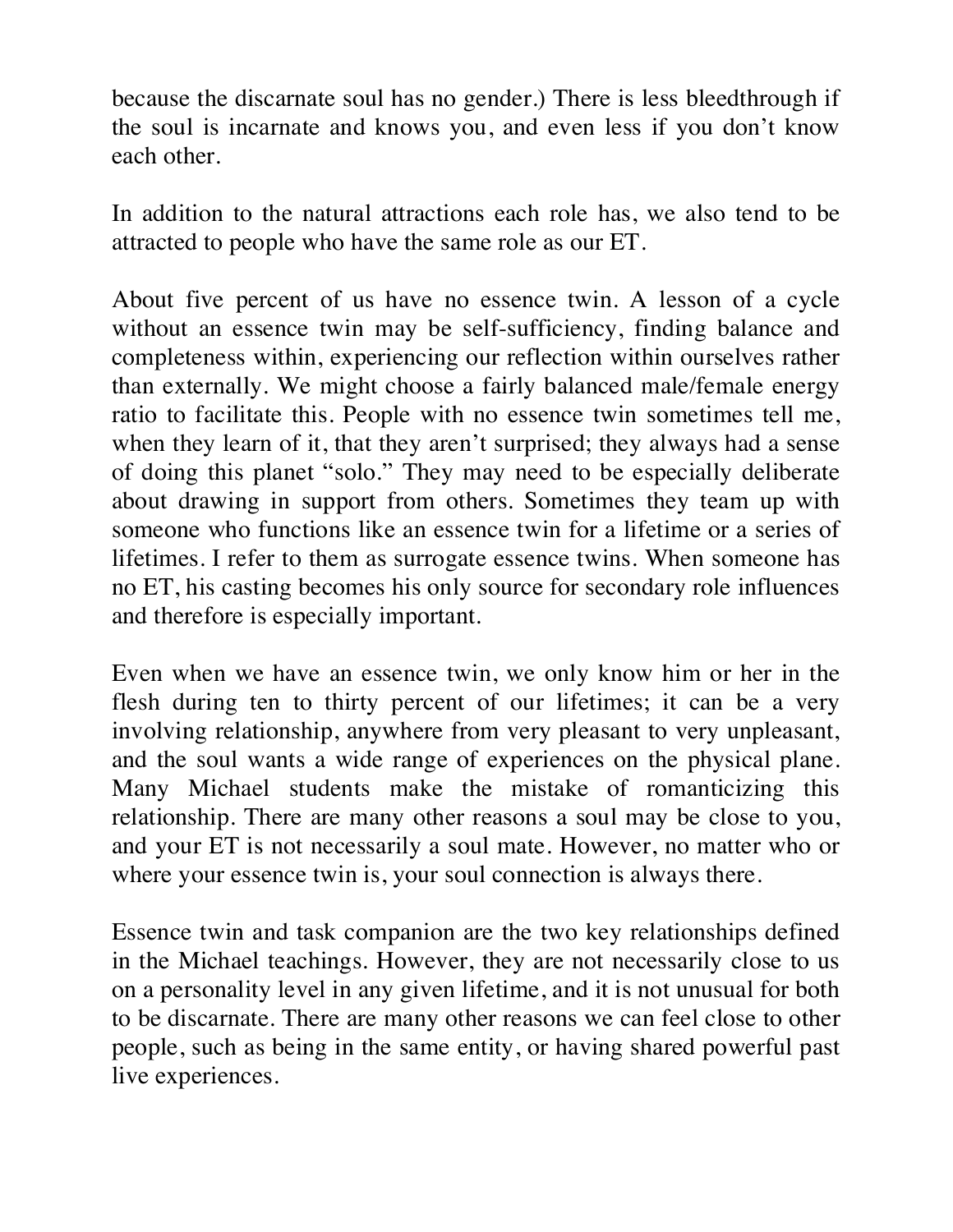Your essence twin is a female scholar. She has been a friend sometime in this lifetime and appears to be about your age. If you have a current or past female friend who might be a scholar and who feels like she has a strong bond with you, feel free to send her name and jpg, and I'll ask Michael, at no charge, if she's your ET. Since she's incarnate, there's not a lot of bleedthrough. Still, there's some, so let's look at how that might influence you.

Your scholar bleedthrough gives you some of the scholar's knack for learning and teaching. In the next section, we'll also explore your sage primary casting, which gives you a different (and stronger) angle on learning and teaching. These influences make you an especially articulate and verbal artisan. (The stereotypical artisan can be quiet and dreamy.)

Scholar is on the assimilation axis, so scholars need something to assimilate and the opportunity to do so; without that, they languish. Scholars, being neutral, are the most versatile role, and especially take on the "colorings" of their secondary characteristics, as well as their imprinting, astrology, etc. Therefore, it would be hard for those who know both you and the Michael teachings to spot your scholar influence.

However, scholars are usually interested in a wide range of subjects, which you are. They can excel at any field, but tend to approach everything by learning as much as possible about it first, rather than jumping into things more intuitively, as artisans do, so you can approach learning both ways. They can be as passionate and intense as any other role, but they more often have a quality of dispassionate objectivity as the detached observer. Artisans can be aloof out of a need for selfprotection and to have the space to think and create; the two qualities look similar. Your chief obstacle of arrogance is also self-protective, but your sage casting makes you quite sociable and outgoing.

Scholars not only have *knowledge* (the positive pole) \*about\* things, they also tend to know \*how to do\* a lot of things, which also fits with artisan craftsmanship. In the positive pole, they have living knowledge that fits in the real world. In the negative pole, they have false or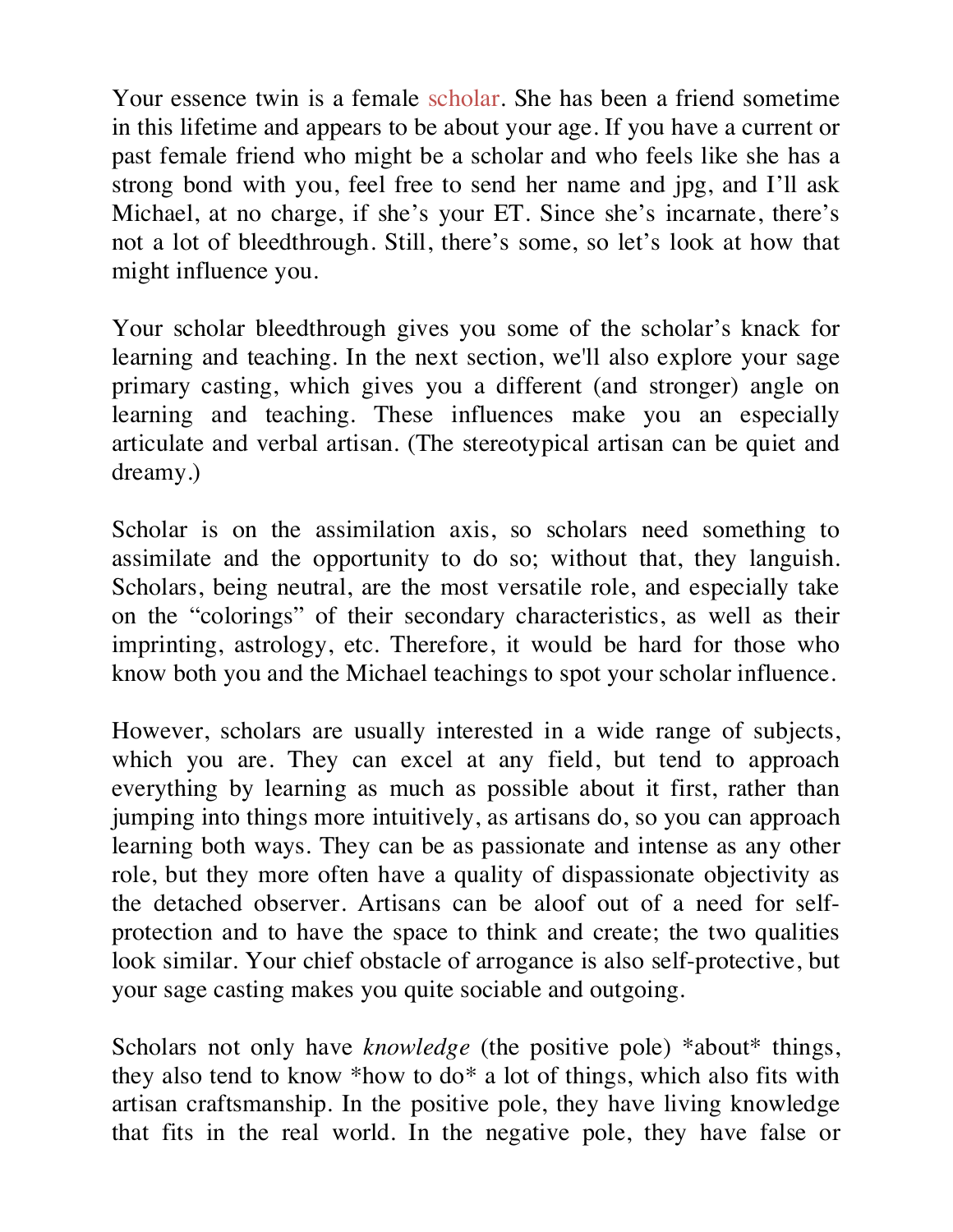untested knowledge, *theory*, that sounds good "on paper" but doesn't pan out when tested, which can look like artisans' lack of connection with reality. They can be excessively dry and vicarious, rather than participating and living life.

Since scholars provide a resource for the other roles, a library, if you will, as well as a source of unbiased viewpoints (hopefully), most tend to be packrats. They have a sense of needing to save things that might be of benefit to someone in the future. This most often manifests relative to media, especially books. Scholars have always prized books, and now that they're so relatively cheap, it's hard for them to resist hoarding them. Other media, such as magazines, CDs, DVDs, and digital media also qualify, but anything useful tends to be saved, and maybe organized, catalogued, etc.

Scholars tend to have an encyclopedic memory for facts. There are many different types of intelligence (creative, for one); a scholar's intelligence tends to be more stereotypical. They can show off in class with the right answers, whereas artisans tend to learn in their own, more subjective way. Your remarkable memory might be partly a result of your scholar influence.

Scholars can tend to be excessively literal and lack social skills, like the nerds who can't get up the courage to ask someone out on a date. Attendees at Star Trek conventions tend to be disproportionately scholars (artisans are second). Yet there are many scholars you wouldn't immediately spot as being scholars, although you might be hard-pressed to figure out what else they could be (which is typical of the neutral-axis traits).

Scholars and artisans share in common a love of form and structure: the artisan creates it, and the scholar studies it. Souls who combine artisan and scholar energies are often found in the tech world, working with engineering, software, design, troubleshooting, etc. With your higher male energy (below), you have a lot in common with the male nerds found in Silicon Valley. Your love of gadgets, sci-fi, and gaming, and your high tech skills, are typical of this combination of energies.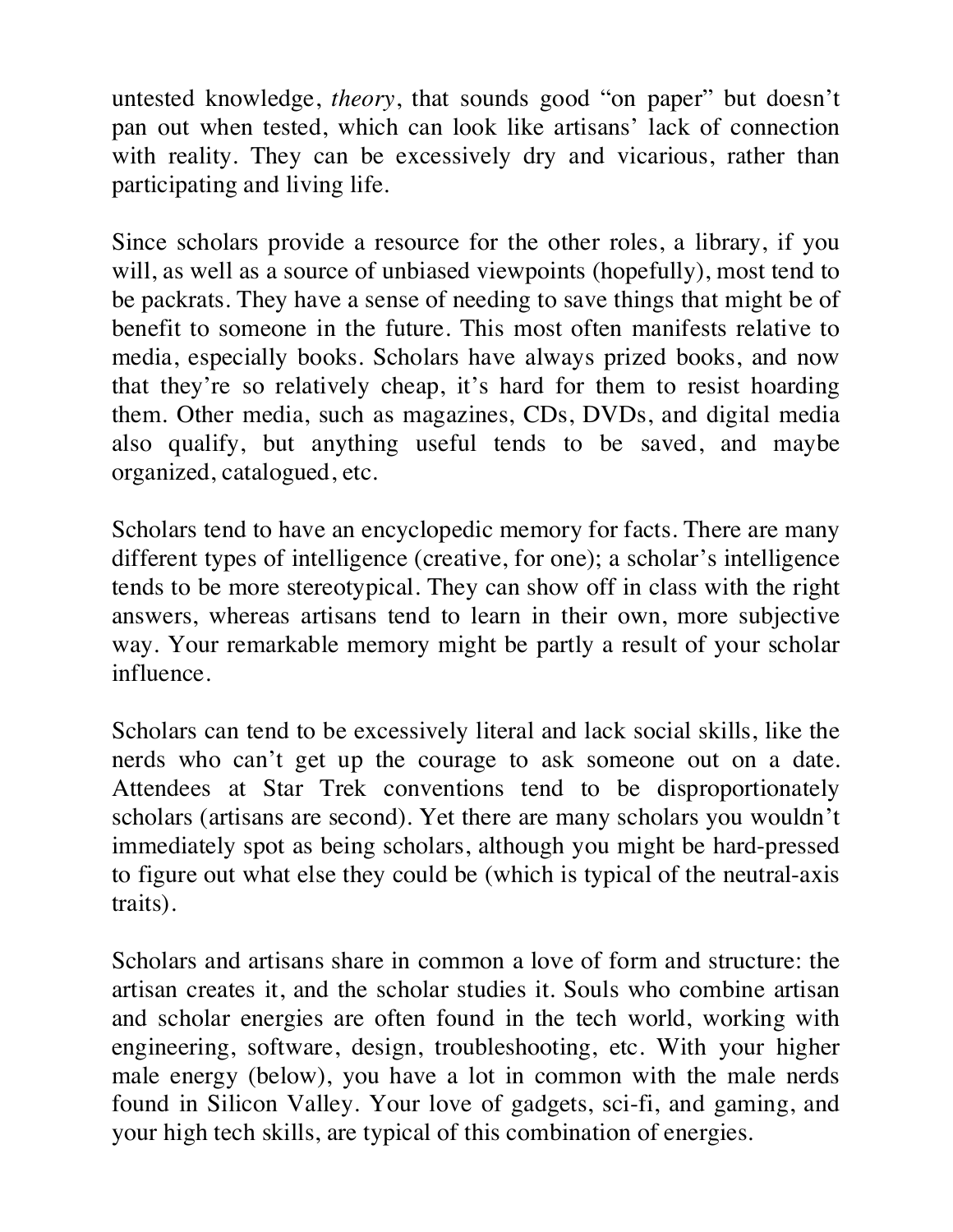The term "absent-minded professor" especially fits the role of scholar when his mind is off on something he finds more interesting. Artisans can also be flaky, not all "there," because of having five inputs and a lot of things going on in her mind at once, so that term can be quite apropos for the scholar/artisan combination.

## **CASTING**

"Casting" is the order in which you were cast from the Tao. The two rows of numbers on your chart detail your casting; they are like your address. Your role and primary casting are the most important items on your chart.

Each number, one through seven, resonates with a particular role (and its corresponding overleaves). For example, the priest role is in the sixth position and it corresponds with the sixth chakra (third eye). It is the sixth most ordinal (or second most cardinal), and also the sixth most populous (or second least populous). It corresponds with all the cardinal inspiration-axis overleaves. Artisan is the number two role, corresponding with the second chakra, which is known for creativity and sexuality. It corresponds with all the ordinal expression-axis overleaves. However, cardinality/ordinality is reversed for numbers and roles, so seven casting, for instance, is the most ordinal position, despite resonating with the most cardinal role, king, because it is the last of the seven numbers.

Priest is also a cardinal role, so priest casting is ordinal, because the number six is in the second half of the numbers one through seven—the second half of anything is ordinal. Likewise, artisan casting is cardinal, because two is in the first half. The fact that the casting numbers are opposite the roles in this regard allows souls to experience every energy in both ordinal and cardinal ways. All the complexities of casting allow for much more variety than the seven roles alone would permit.

Essence twin bleedthrough allows some of the actual energy of your ET's role to be mixed with your own, if it's different, whereas casting is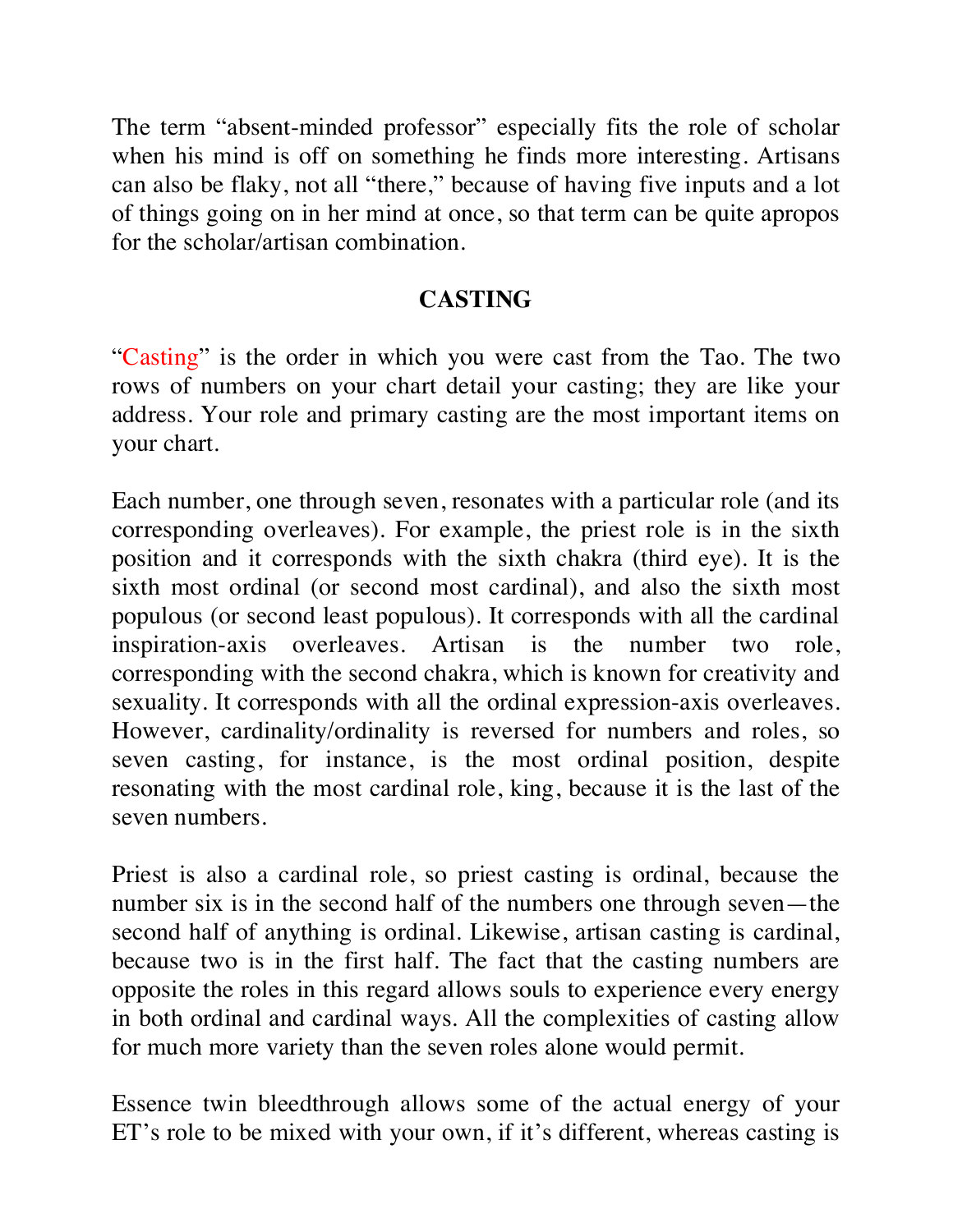more a direction, how and where your role energies tend to be invested. For example, a warrior-cast scholar may not feel like a warrior, but tends to act like one.

## PRIMARY CASTING

A "cadence" is a group of seven souls, usually all of the same role. Your position in that is your primary casting. You are fifth in your cadence, so you are a "sage-cast artisan." Sages are the fifth most ordinal and populous role (the third most cardinal and third least populous), so five is the sage number. In addition to the stereotypical artisan proclivities, you especially channel your creativity into the sage domain, which is that of self-expression and communication.

Five has a positive pole of "expansion," and a negative pole of "adventure." In this case, adventure is a more limited experience of the energy. There's nothing wrong with it, but if you have an expansion, you probably also had adventure, whereas an adventure isn't itself necessarily expansive—it could just be getting kicks. The number five gives one an urge to experience in new and different ways, to perhaps be eccentric or to pioneer "where no person has gone before." Sages often like to try new things and are open-minded, more so than the other roles. Your casting also gives you a pronounced sense of humor, since sages are known for this, along with seeking insight.

Since five is in the second half of the numbers one through seven, its position is ordinal, although being a sage itself is cardinal; it allows you to do sage things in a more concrete way, such as counseling one-onone. The artisan role is equally ordinal, so you do the full gamut of creativity, from form to ideas, but in a concrete (ordinal) way.

# SECONDARY CASTING

The middle number is your cadence's position in its "greater cadence," which is seven cadences, or forty-nine souls. It is what stands out about you to friends and family. We are each like multifaceted gems, with different facets standing out at different angles and distances. Your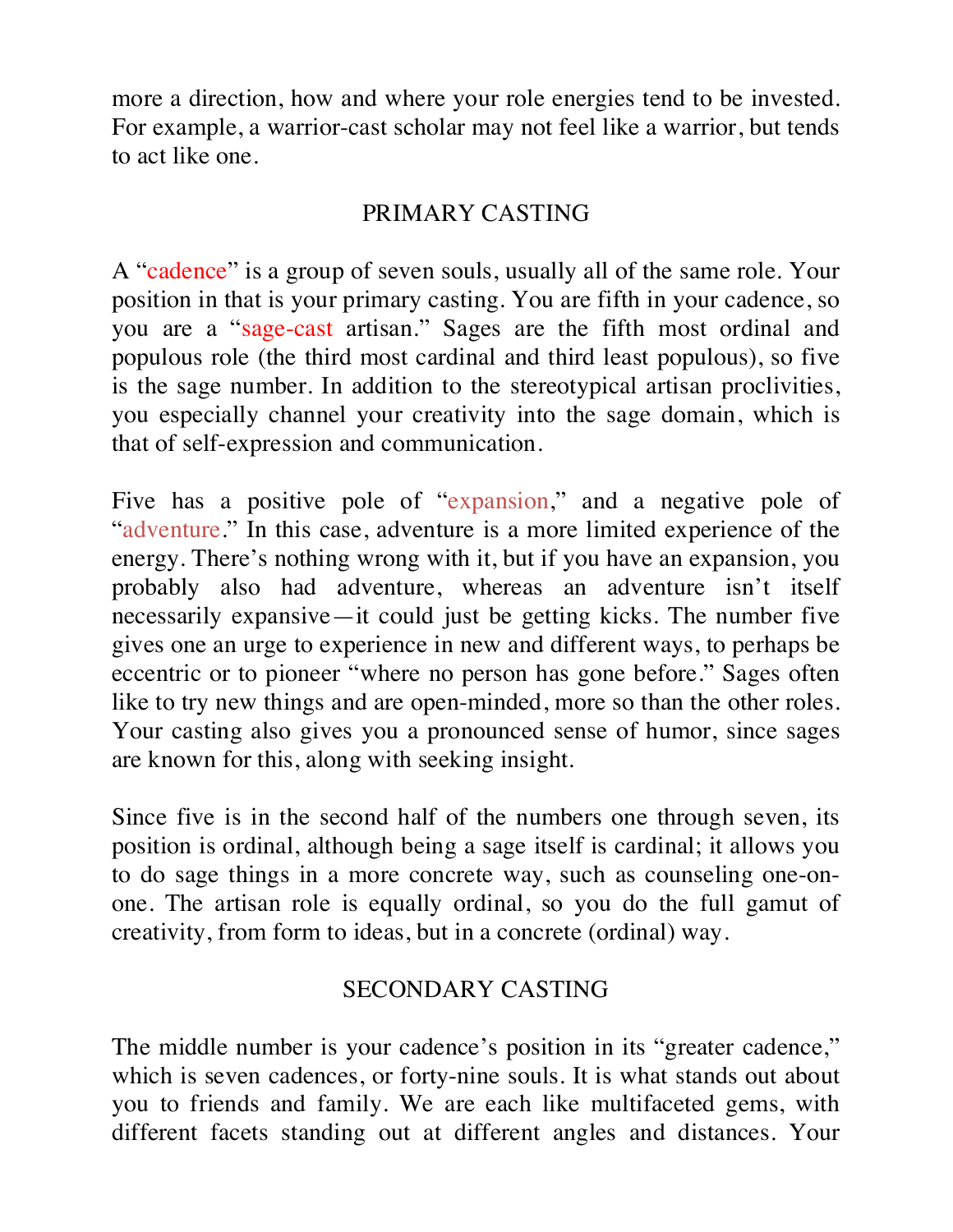secondary casting resonates with the number-four role of scholar. Being in the middle, four is the only number that doesn't switch—it remains neutral, neither ordinal nor cardinal. You are more inclined towards studying than the typical artisan, but being an artisan, a lot of your study may be directed at subjects relating to structure—how things work; you secondarily express your artisan nature into the scholar domain, which is academia, research, and so forth.

Four has a positive pole of "consolidation"; you are able to use your creativity especially well in collecting and providing information, which scholars do. They consolidate, or pull together, the details of understanding. The negative pole is "achievement," meaning that the potential for really pulling things together is not fulfilled, although it looks like you got something done. There's nothing wrong with achievement, of course, but it's not as rich as consolidation, in this context.

If your first two casting numbers were reversed and scholar came first, it would reinforce your scholar ET, and we'd say that you're an "honorary scholar." However, even if that were the case, it would not show up as strongly in this lifetime as it would if your ET were discarnate, since your ET is busy living her life elsewhere and you don't draw in much of her energy.

### TERTIARY CASTING

Your greater cadence is third in its string of greater cadences. This is a relatively minor flavor in the "stew," but it adds a slight taste of warrior, and it underlines your physical centering (below), which is the warriorposition center. The warrior domain is that of business, the military, law enforcement, and anything practical that brings efficiency to society. Three has a positive pole of "enterprise"; it makes you a little better able to bring your creations down to earth and make things happen. The negative pole is "versatility," meaning that there's the potential for enterprise but not its accomplishment.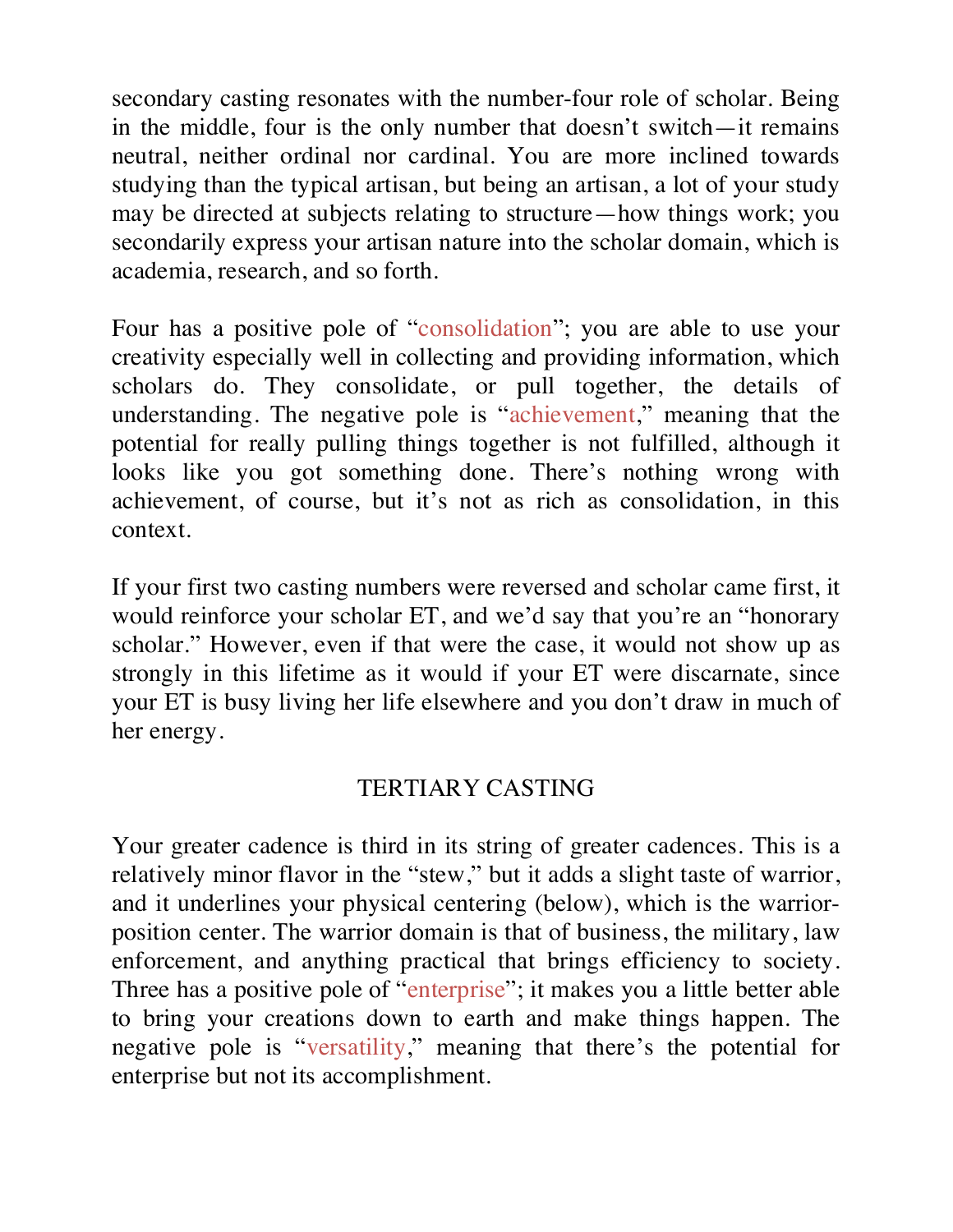Your three cadence numbers, 5/4/3, average four, or neutrality (four is the neutral scholar-position number, neither ordinal nor cardinal). So your casting doesn't sway your role's high ordinality. In fact, since your sage primary casting is the strongest influence, and it's also ordinal, reinforcing your role, you are a highly ordinal soul. You work with groups and do other cardinal tasks, but it can take its toll since you're not really "built" for it. However, your overleaves of growth and idealist are cardinal.

# **CADRE/ENTITY**

Several greater cadences of your role combined with greater cadences of some or all the other roles makes up an "entity," your spiritual family of one to two thousand souls. Seven entities make a "cadre." Twelve cadres make up a "cadre group," or "energy ring." Most essence twins are in the same cadre, but some help join together the whole cadre group by being in different cadres.

The cadre number (which is first) is unique for each one, so it has no casting influence. However, the second number, which is the entity, is out of seven, so it does have a numerical meaning. Since it characterizes everyone in a large group, it tends to more stand out about you from a distance, in what strangers and acquaintances will notice about you from afar. In addition, every entity has its own personality based on its unique makeup.

Members of your entity often feel like your immediate family. Members of other entities of your cadre are like your first cousins. (Those of other cadres in your cadre group are like second cousins.) People most often mate with members of entities that neighbor their own, although there are no rules about this. In addition, there is a special resonance between every other entity and cadre. So, for example, a member of a second entity may feel a particular complementarity with members of her cadre's fourth entity. In addition, if you are a member of, say, the third entity of your cadre, you have a similar number three feeling as members of number three entities of other cadres: on one level, you're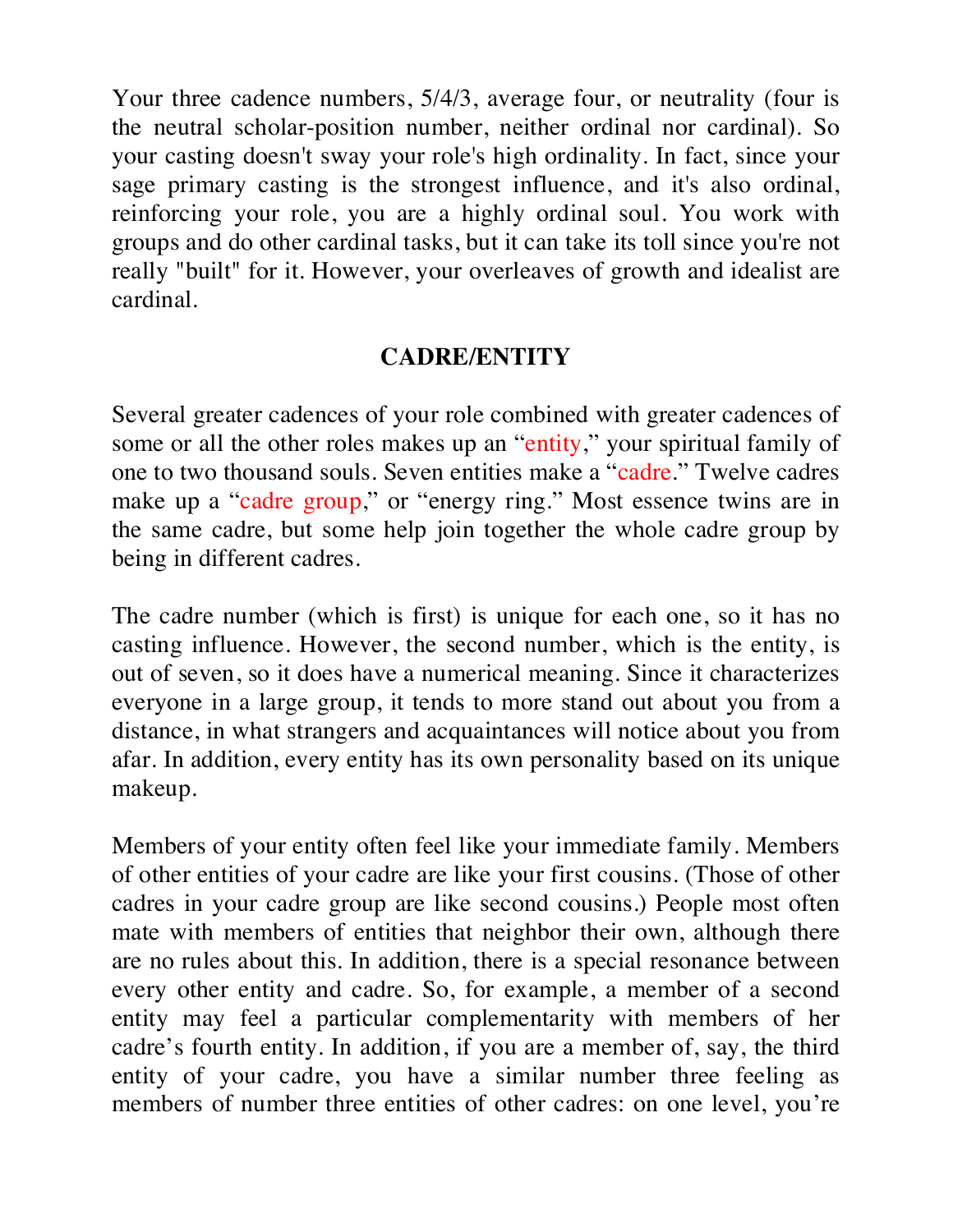the same, even though on another, the particulars are different, so you may feel a connection with another soul simply for this reason.

A soul's most intimate bonds are with other members of his primary cadence, along with his essence twin and task companion. However, there are many possible reasons you might feel connected to someone; for example, bonding past-life experiences can make two souls very close even without sharing one of these "structural" connections.

Twelve cadres make up a "cadre group" or "energy ring." The cadre group that includes Cadres 3, 4, 5, 6, 7, 8, 9, 10, 11, and 13, as Michael through me numbers them, has an agreement to study with the Michael entity, although, of course, not every member decides to study the Michael teachings in each lifetime.

You are in Cadre Four/Entity Six, or 4/6 (called 2/6 through some channels), in the system Michael uses through me. Being in a number six entity adds a generalized bit of priest casting that stands out most at a distance. Strangers, particularly, will notice a slight yet pervasive priestliness about you; priests are the quintessential healers—they seek the higher good above all. This characterizes everyone in a number six entity, in addition to whatever specific personality an entity might have. Your particular entity has been characterized as creating "large-scale bonding (community) through recreation." Your whole cadre has "exacting, specific high standards."

I have channeled these celebrities as being in your entity: James Belushi, Helena Blavatsky, Hugh Jackman, Greg Marcks, Herman Melville, Juliet Stevenson, Eckhart Tolle, and Tommy Tune. There are, no doubt, many more who haven't yet been asked about through me.

### **ORIENTATION**

You orient in the combination of "truth" and "beauty." You work to unite them in all you do.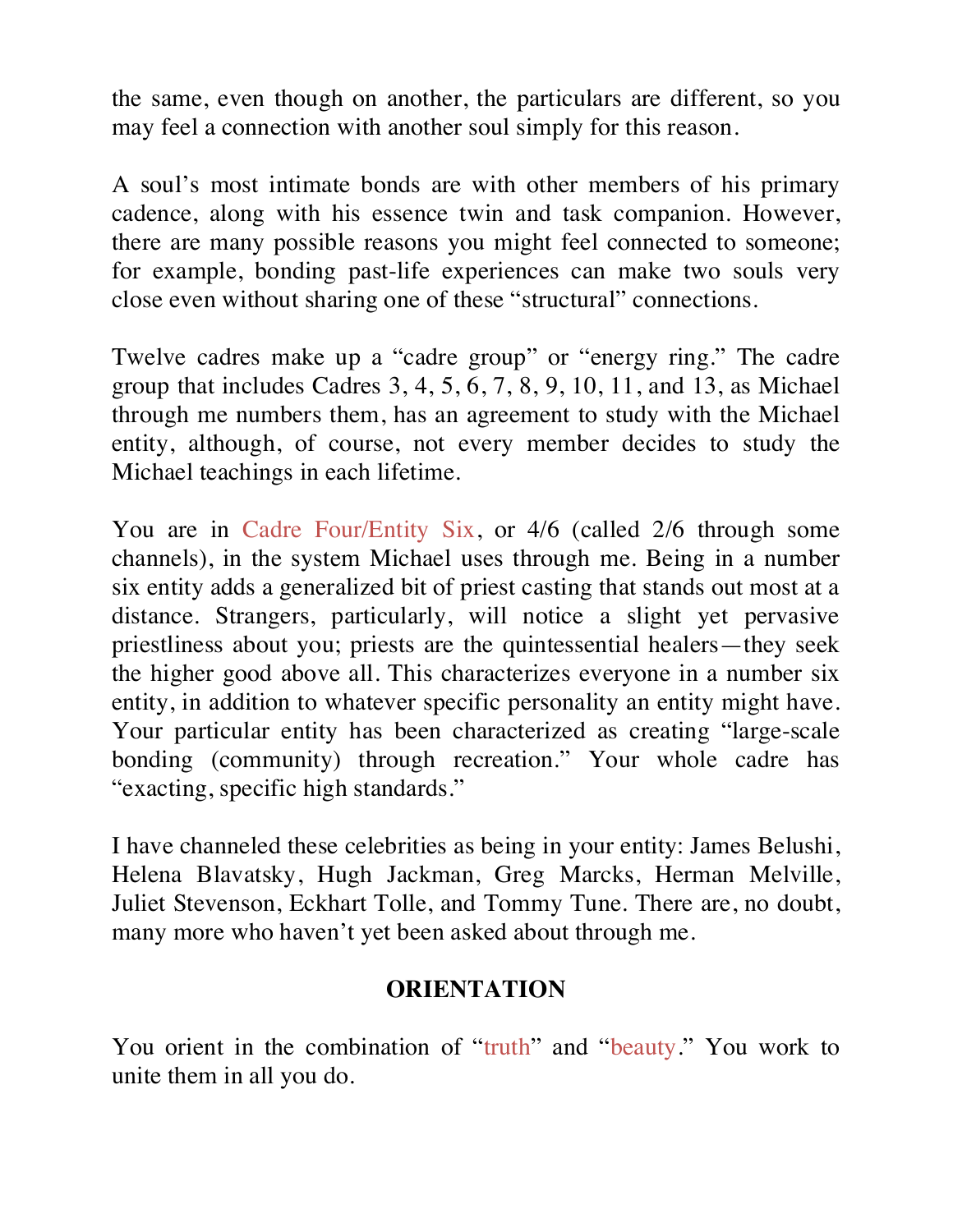There are three universal forces behind everything: "love," "truth," and "beauty" (corresponding with emotions, intellect, and body; or inspiration, expression, and action axes). Souls orient in one of them, or work with balancing two of these qualities. Someone with a truth orientation is more likely to be blunt about the truth she perceives, whereas someone oriented in love is more likely to forgive and let go of the trespasses of others, for example. Someone with a beauty orientation is more likely to cultivate his body and enjoy nature; it aligns with the action-axis affinity for physicality and energy. The beauty force is also called "energy."

Although love aligns with the inspiration axis, and truth, with the expression axis, a priest can orient in the truth or beauty force rather than love, just as a sage can orient in love or beauty rather than truth. If a priest has a love orientation or a sage has a truth orientation, that reinforces her basic nature. Although scholars are neutral, interested in all experiences, a truth orientation underlines the scholarly love of knowledge. A beauty orientation supports endeavors such as energy work.

Someone with a combination love/truth orientation is constantly working to integrate these two forces: for instance, trying to speak both truthfully and kindly. Someone with a love/beauty orientation is about the intersection of love and beauty: the love of beauty and the beauty of love. With the combination of truth and beauty, you seek the truth in beauty and vice versa. As a healer you work with energy constantly, and seek to infuse it with truth.

This information is provided after the cadre/entity numbers because each soul must tie into a universal force in order to maintain the existence of the entity. Entities do not necessarily have equal numbers of each orientation, but cadres are likely to.

This system is different from the casting information based on raw numbers with three entity "sides" that JP Van Hulle works with. Also, it is not possible to translate from the casting numbers I channel into JP's system, since they are not the same kinds of casting.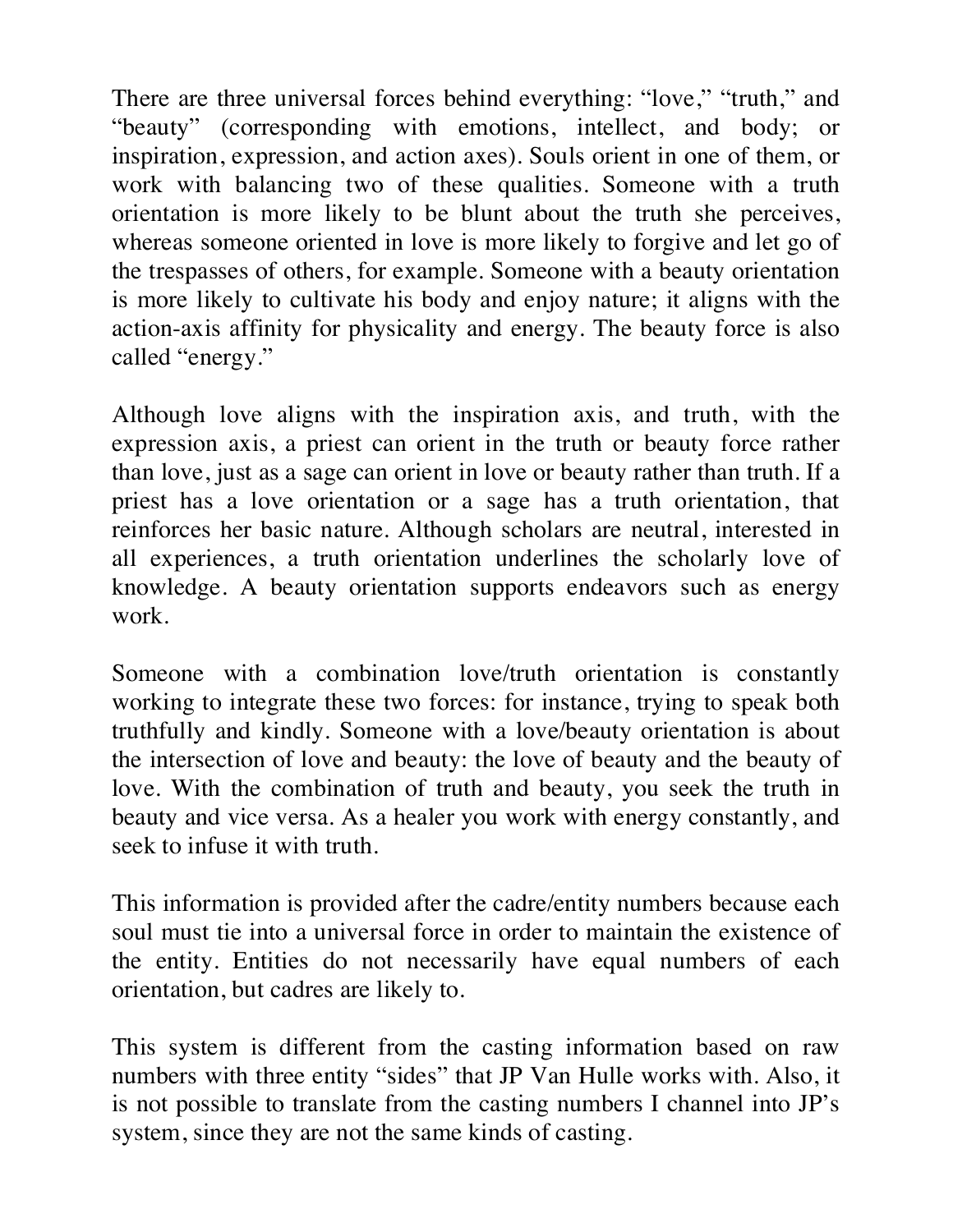# **TASK COMPANION (TC)**

Your task companion is your second closest soul bond structurally, after your essence twin. Your relationship with your ET pulls you into each other, and since your ET reflects you, into yourself; conversely, your TC draws you both outward into the world. When you are both on the physical plane, your life tasks tend to complement one another and you ignite each other to do them, whether or not you know one another. You help each other with your life tasks either on the physical plane in real time, or in the dreamtime, on higher levels.

When your TC is discarnate, it shows up as a spirit guide particularly devoted to helping you with your life task, the biggest lessons and accomplishments you seek (rather than, say, a guide focused on your day-to-day course corrections). It doesn't give you the kind of bleedthrough that you have with your ET, which can show up strikingly in your demeanor—it comes in more subtly under certain circumstances, when you're doing your big-picture tasks.

Yours is a discarnate artisan, meaning that you are able to pull in more artisan creativity, craft, and originality.

A note: The Michael books by Chelsea Quinn Yarbro say that your task companion is always a different role than your own. I don't find that to be the case. Not all channeling agrees, so it's up to you to decide, as with all information.

#### **MALE/FEMALE ENERGY RATIO**

There are many chart items that imply masculinity or femininity as they are usually thought of, but what we call "male/female energy" on the chart has a more narrow definition: the ratio refers to how goal-oriented the soul is. Those higher in male energy more tend to be workaholics or just like to do a lot, especially when in a male body. Souls higher in female energy may work hard, too, but tend to do a lot of things, as opposed to focusing on goals in a major way. The ratio could be said to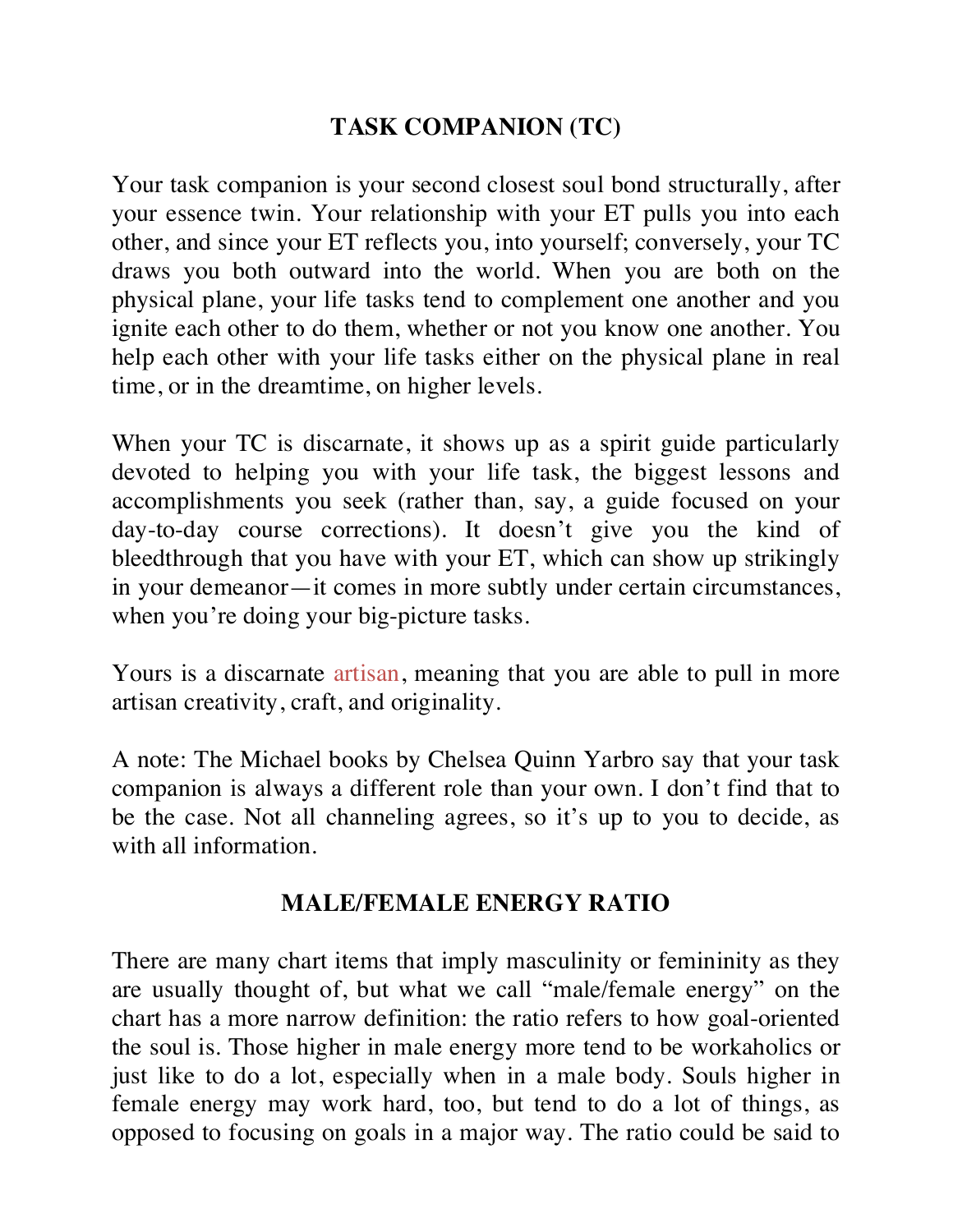determine how much of a specialist or generalist one is. High male energy channels a person's energy into a narrow tube, so to speak, and he has a large impact wherever he directs it. However, the nature of high focus is that more things are left out.

The majority of souls are in the middle range, between 40 and 60. Whatever one's ratio, the soul's male energy is "forward" in a male body, and its female energy, in a female body. Mostly due to social expectations, the solid roles of king, warrior, and scholar generally prefer the male body, and those roles have more to do with our archetypes of masculinity than male/female energy. Servers and artisans tend to be more comfortable as females, and they are more archetypically feminine in our culture. Sages and priests are agnostic. Priests are both fluid and powerful; they enjoy both the fluidity of the female body and the power of the male, so they tend to do fine in either.

Overleaves such as power, aggression, impatience and dominance have also tended to be more associated with masculinity in our culture. There have been more feminine associations with acceptance, submission, and spiritualist, for example. In this era, many souls who have been more comfortable as males are incarnating as females, and vice versa, in order to achieve greater internal balance and also to take advantage of opportunities to create a more equal society, so the archetypes are changing.

However, with any role or overleaf, higher male energy tilts one more often toward the male body, and higher female, to the female body, although souls can acquire a personal preference along the way regardless of these factors—it is an individual matter. Almost every soul will choose both male and female lifetimes in order to have a complete "education" on the physical plane. It's "good work" when the soul can be comfortable as both. I've never seen anyone at exactly 50/50, but a lot of charts come out as having 49/51, 51/49, or thereabouts; souls in that range are clearly going for a more balanced experience of Earth.

It's common for partners to have opposites. When both have higher male energy, it suggests that they're good at working together toward goals if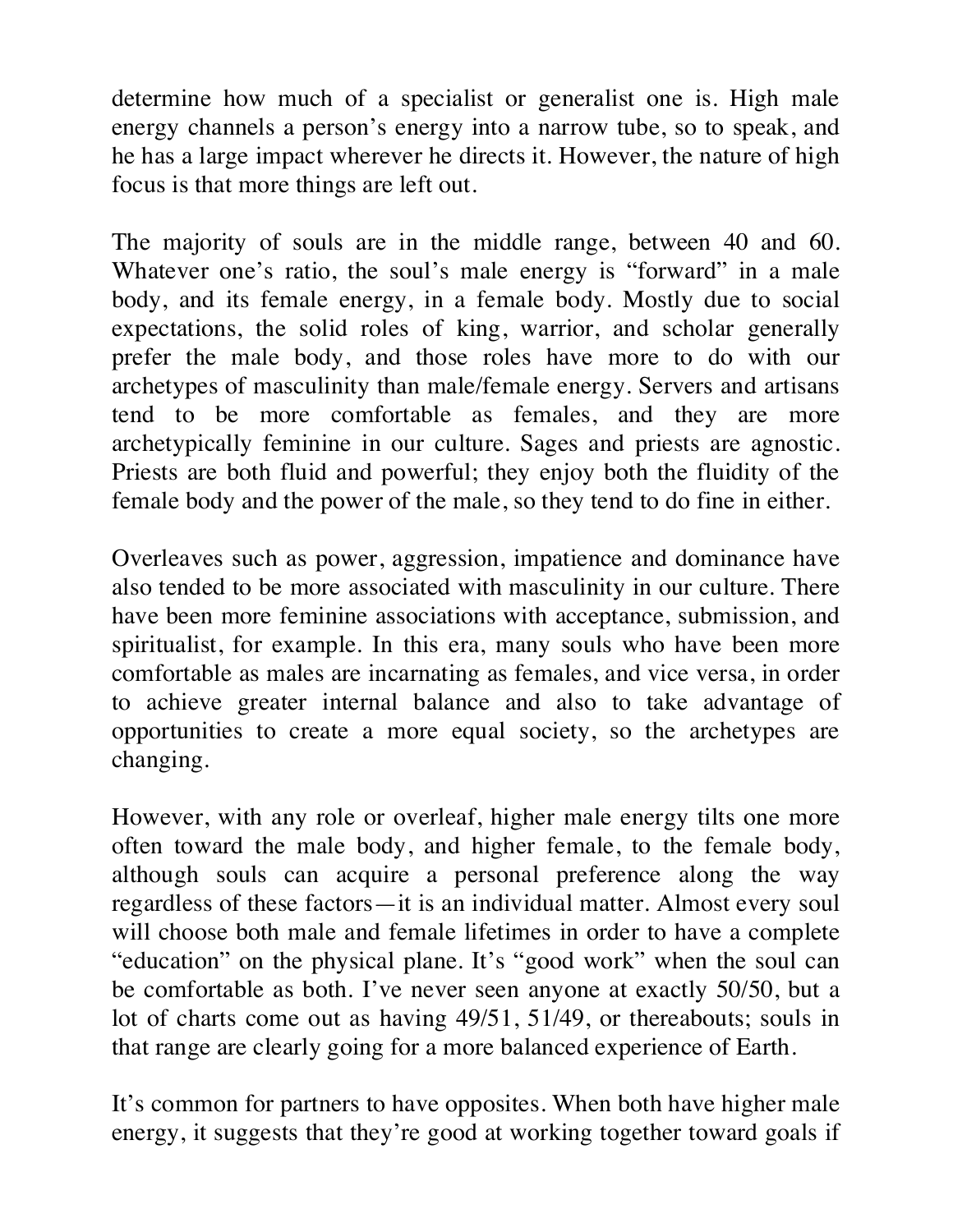they can harmonize them; otherwise, they may clash. When both have higher female energy, their relationship tends to be more laid back, all else being equal. There are many things on the Michael chart that can predict attraction; if two people don't have opposite male/female ratios, they probably have other complements. There are many possible factors in attraction.

Your ratio is 65/35.

Artisans in general tend to favor the female body, since women's roles throughout history have been more aligned with the things artisans naturally like to do, such as crafts. However, with your high male energy, it is likely that you've been male more often. Male artisans like handling the building projects of a society such as construction, and guild crafts.

With five inputs (psychic receivers), artisans can be easily distracted or scattered, especially in the negative pole. People who know the Michael teachings might think that you have warrior or king influences because your energy is more focused than that of the average artisan, although the laser focus of male energy is different from the earthy density and single input of the action roles. You are most happy working and doing a lot; you do, however, need to respect your body and mind's limits and allow enough time for rest and rejuvenation.

### **FREQUENCY**

Our frequency is the rate of vibration of our essence on a scale of one to a hundred. Slow frequencies feel steady, stable, or substantial. Fast frequencies feel effervescent, ethereal, or airy. Frequency ranges could be compared to solids, liquids, and gases such as ice, water, and steam. People with high frequencies can be dreamy or bubbly, have more intense and rapid experiences, and perhaps burn out more quickly. Low frequency souls vibrate more slowly and gradually. Frequency does not change throughout our lifetimes, and no frequency is good or bad.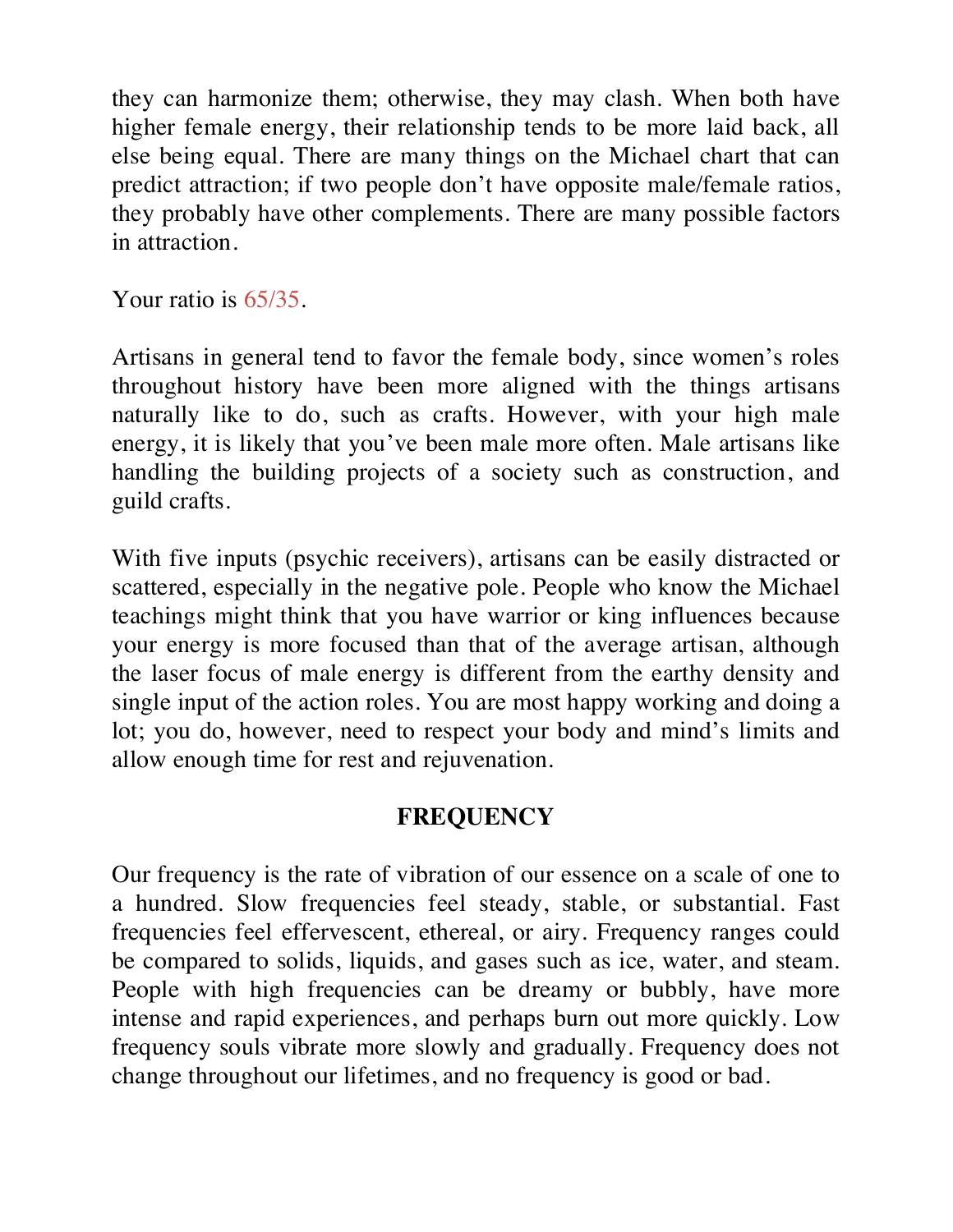We are most comfortable living with people whose frequency is within about twenty points of our own. Less than half of all souls incarnating have frequencies higher than 50, because higher frequencies are harder to manage on the physical plane, but many are between 40 and 50. If you were living with someone whose frequency was substantially higher or lower than your own, it would subtly pull on you, trying to speed you up or slow you down, it might seem.

Roles and overleaves also have a frequency. Priests and artisans are high-frequency roles; warriors, kings, and scholars are low frequency; and servers and sages are middle frequency. Your role's frequency has a stronger impact on how you are perceived than your individual one (for example, all warriors seem earthy). Some channels get this number as an amalgam of your individual and role frequency.

Your individual frequency is 47, which is in the middle range. At 47, most people will vibrate in or near your comfort zone.

# **PREVIOUS CYCLES**

You have had thirteen previous grand cycles. Each one was probably on a different planet in a different life form, from infant soul through old, and through all the higher planes back to the Tao. You've probably done each of the roles, in combination with various ET roles and casting. Every time you as a spark do a planetary cycle, you gain experience and therefore complexity. You might compare it to this year's computers vs. last year's: last year's work fine, but this year's are a bit more complex. The average Earthling has had four previous cycles. Nineteen is the highest number any of us have had (for example, the man Jesus). The most common number on my charts is eleven, and then twelve; the numbers thin out a lot after that. Like all things, complexity can be either positive or negative, and is relative.

\*\*\*\*\*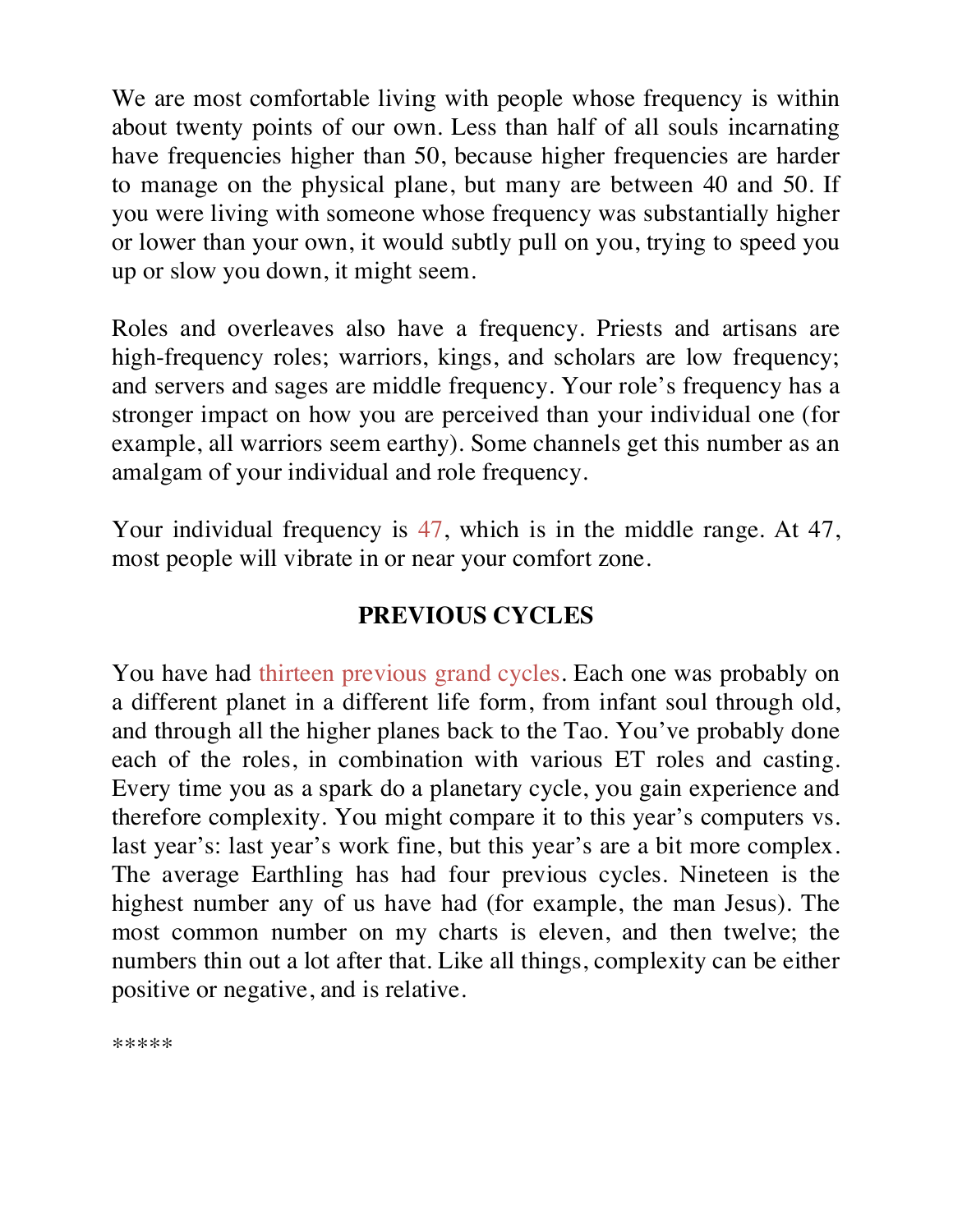So far, everything we've discussed has concerned your essence, making it true for all your lifetimes on Earth. Now, we're going to discuss your personality traits, which can be different in each lifetime.

## **NEEDS**

There are nine "needs." This material largely originated with Jose Stevens. You can find articles about them at:

http://www.michaelteachings.com/nine\_needs\_index.html, and

http://www.michaelteaching.com/jun97.htm.

Incidentally, there is a lot of other material relative to the charts at both sites and at mine: http://summerjoy.com, as well as in my book, *Journey of Your Soul*. Other Michael books are listed at http://summerjoy.com/Biblio.html.

http://summerjoy.com/Resources.html links to a variety of other Michael teaching sites and lists.

Your needs are based on your life task. We all have all nine, but their priority can change from lifetime to lifetime. They are good to keep in mind relative to possible careers. The nine, with their poles, are:

Security:  $+$  trust,  $-$  fear Adventure: + presence, – drama Freedom: + independence, – fear of commitment Expansion: + prosperity, – indiscriminate growth Power: + authority, – authoritarian Expression: + creation, – narcissism, lies Acceptance: + open, friendly, – manipulative Communion: + sharing, – indiscriminate contact Exchange: + give and receive, – slander, gossip

You can remember these through the acronym SAFEPEACE.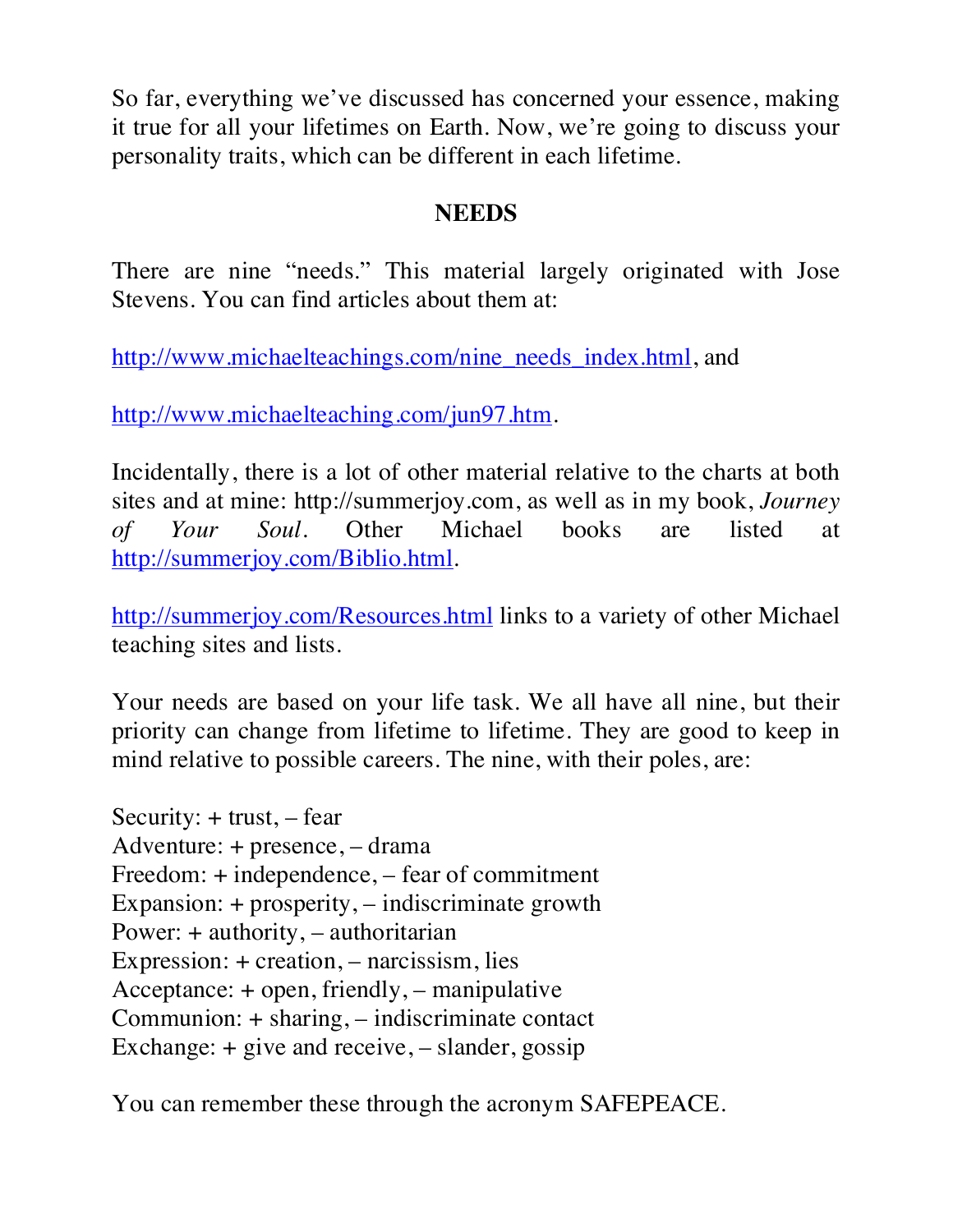Your top three are "adventure," "power," and "acceptance."

Adventure is the need to take risks and have excitement, however you define that.

Power is the need to influence your environment.

Acceptance is the need to live and work in congenial environments, where you feel safe and accepted.

#### **LIFE QUADRANT**

"Life quadrant" is a simple concept that states when in a group, either for work or play, we tend to take one of the following positions:

Love: Initiate, as in, "Let's go to a movie."

Knowledge: Provide information for the group, as in "I read a review that said that such-and-such is a good movie."

Power: Move the group, as in "Let's get in the car; I'll drive." And Support: Serve and unify group, as in "I'll get popcorn."

Our position is flexible, depending on the group's needs, and we will do all positions in our lifetimes.

You tend to do the "knowledge" position. It underlines your scholar secondary influences.

\*\*\*

Now we have the seven overleaves, ordered from most internal to most external.

### **GOAL**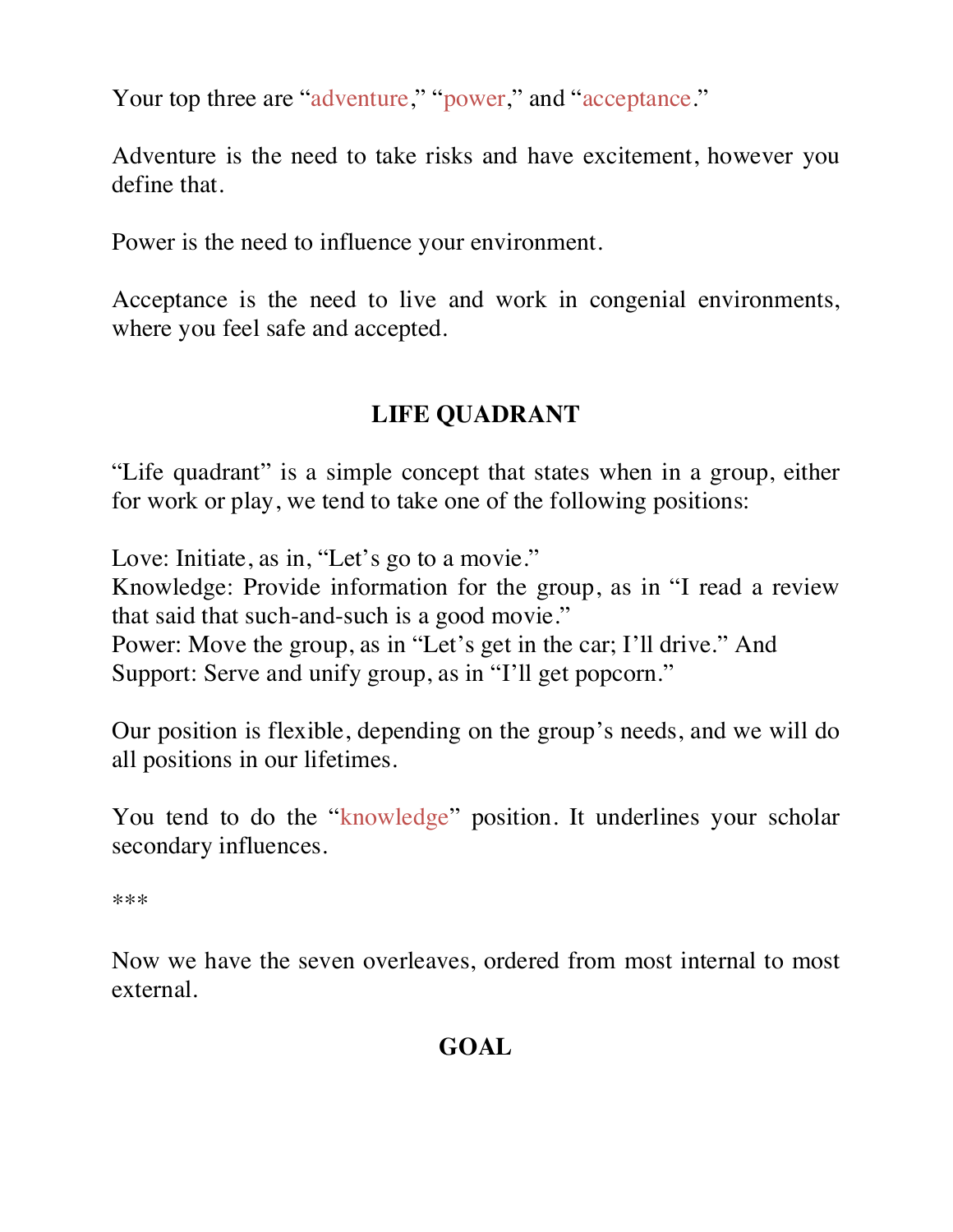The "goal" is the most internal overleaf. It may be the most significant, but it's not usually the most obvious. It's the motivator, what pulls you through your lifetime, what you ultimately seek from each circumstance.

Yours is called "growth." It's the most common goal; forty percent of us have it at any given time. It is the priest goal: you are motivated to expand (cardinal) internally (inspiration).

Growth motivates you to seek stimulation via new things, whether learning a new language, cuisine, environment, or whatever. It makes you a busy person. It creates a lifetime of challenges that you can overcome if you work really hard, as opposed to, say, "acceptance," which creates a lifetime of "like it or lump it," or "flow," which rewards letting go and allowing things to happen as they will. The poles of growth are "comprehension" and "confusion." Growth and reevaluation, being about the inner world, tends to make for a more self-involved lifetime than some of the other goals.

In growth, you occasionally become overwhelmed by all the new experiences to process (confusion), which already can easily happen to artisans without this goal. To remedy this, slide temporarily to the opposite, "reevaluation" or "retardation," in order to give yourself a chance to catch up—it allows you to slow down and "veg."

### **ATTITUDE**

Your "attitude" is how you look at the world, the sorts of things that tend to jump out at you. Yours is "idealist" (+ coalescence, – abstraction). Idealists tend to see everything in terms of how it can be improved, as compared to, say, the realist, who just takes things at face value. Idealists dream "the impossible dream." Since I am also an idealist, I devoted an entire subchapter to that attitude in my book, *Journey of Your Soul*. Idealists are the people who most change the world, because we optimistically believe that we can, and will work hard to do so. On the downside, we are often disappointed; however, idealists have a basic cheerfulness and tend to bounce back. Since idealist is the sage-position attitude, it reinforces your sage casting.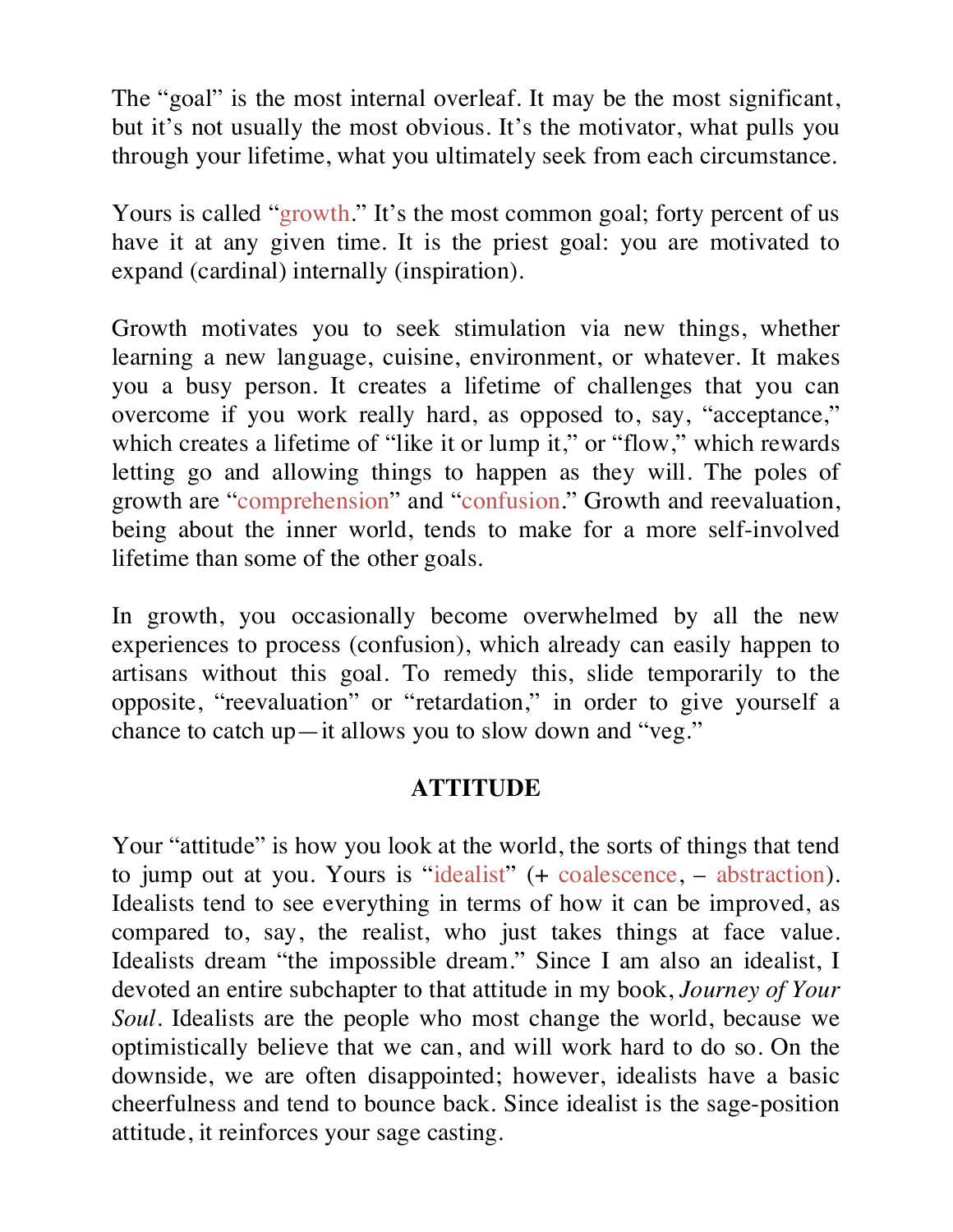#### **MODE**

The "mode" is how you run your energy, how you operate in the world, and, in particular, how you achieve your goal.

Yours is "observation," meaning that you operate in a neutral way. Half the people in the world are in observation mode, so it is obviously by far the most common mode. You go through life observing, and that's how you grow. The positive pole is "clarity"; the negative, "surveillance" (looking over your shoulder too much or not minding your own business). People in observation mode tend to stare a lot. From the neutral assimilation-axis overleaves, it is easy to slide to any of the others, so you may, for instance, temporarily move to perseverance mode when it's necessary, but observation is your normal resting place. Being neutral, it also gets along fine with the other modes.

#### **CENTER**

We all have all seven "centers": emotional (everyday feelings) and higher emotional (exalted feelings), intellectual (day-to-day matters) and higher intellectual (philosophical/big picture thoughts), physical (bodily excitations) and moving (whole-body actions or higher energetic states), and instinctive (automatic survival operations). One of four is chosen by the soul as our primary center, the front door of the personality that opens when someone knocks: either intellectual (most common in the U.S.), emotional, physical or moving.

Your primary centering refers specifically to how you react to stimuli. Your thinking when it is not a reaction to externals uses your intellectual center but is not a manifestation of your primary centering, although intellectually centered people tend to think more often. Similarly, you can have an emotional nature in general without being emotionally centered. The emotional center is on the inspiration axis, and the inspiration-axis roles, priest and server, tend to have a particularly emotional nature regardless of centering. However, if they don't have an emotional center, they don't tend to \*react\* first or second from their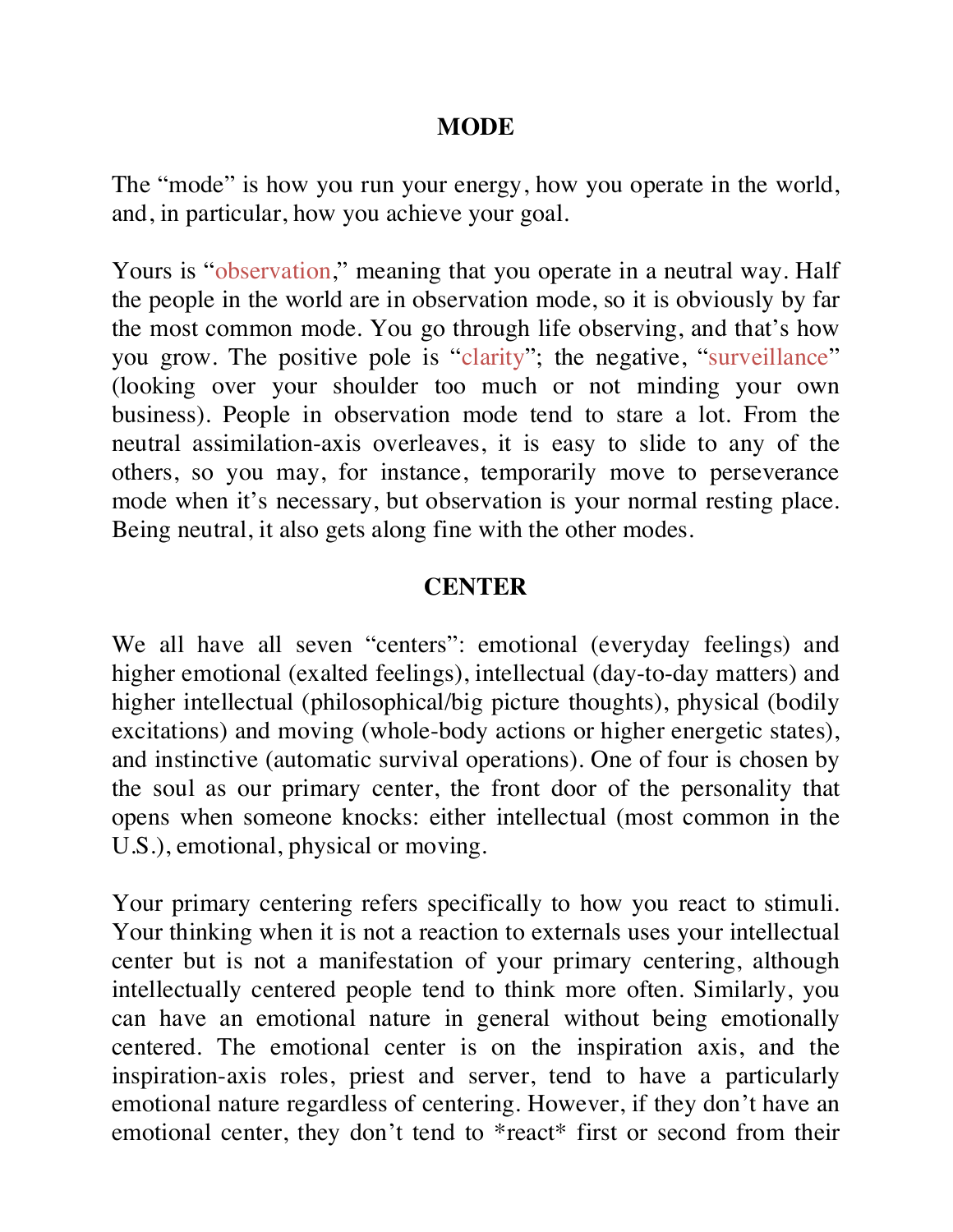emotions, even if they feel a great deal. The feelings may be just \*there\*, not necessarily displayed, so they may not come into conscious awareness as easily. Sages and artisans, being expressive, also tend to be at least fairly emotional, since they are constructed to bring out what is within (communication and creativity). Scholars tend to be the least emotional of the roles, followed by kings and warriors; for them, being emotionally centered may be the only way they'll develop their emotions, and having that centering can be a big deal and a challenge for them. On the other hand, they tend to be more comfortable with their physicality than the other roles, even without an action-axis center. Of course, everything else on the chart has an impact, too, as well as imprinting, astrology, and so forth.

One of the aims of the Michael teachings is to help us balance our centers, so that we have free access to whichever one is most appropriate. When both partners have the same centering, it makes for better understanding of the other, but then neither is filling in the weak spot.

You are physically centered, in the intellectual part (your secondary center), meaning that your first reaction is to have bodily sensations or "gut feelings," and then your thoughts more-or-less automatically take shape based on what you feel physically. You most easily change your thoughts for the better by changing how your body feels: maybe getting some exercise, sleep, good food, a massage, or sex.

The positive pole of the physical center is "amoral," the negative, "erotic." "Amoral" here means that you fully feel all your sensations without judging them; "erotic" suggests that you interpret your sensations in overly narrow or personal terms, not necessarily sexually, although it could be that. In Yarbro, this center is called the "sexual" center, with the caveat that it refers to all physical excitation. I use the term "physical" to avoid misunderstanding. However, people with this center are perceived as being sexier, all things being equal. In addition, artisans emphasize the second chakra (creativity and sexuality), so your centering reinforces that. In this lifetime, you lead with your body. This aids you in your healing work.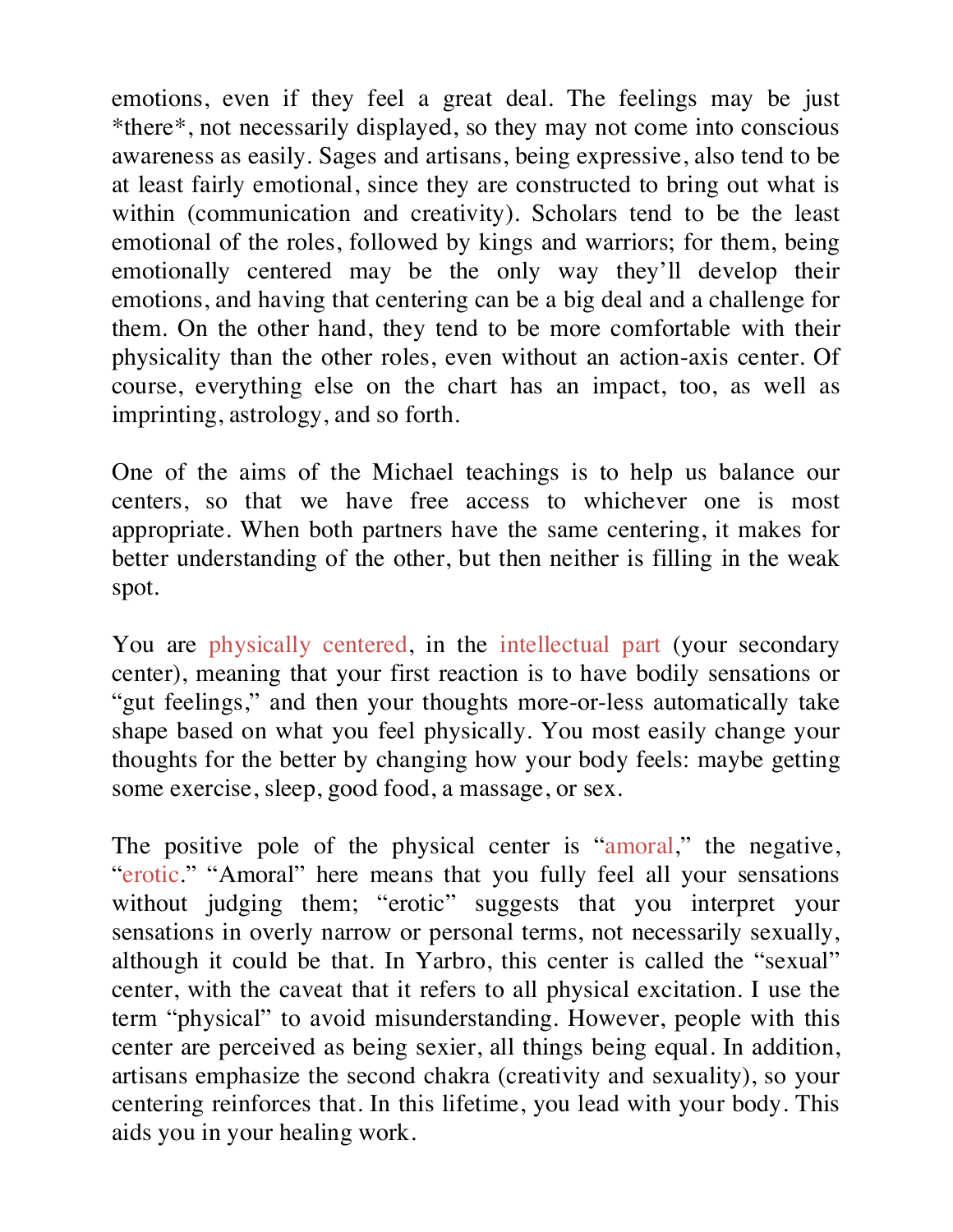The weak link when your primary center is physical and your secondary is intellectual is the emotional center. Artisans tend to be emotional; still, you don't react from your emotions first or usually second. Therefore, you and others may not necessarily know what you're really feeling emotionally. For instance, your reaction may be testiness (because your body is uncomfortable), but your real emotion might be hurt. If you fall into the "trap" of uncomfortable sensations (frustration, repression, irritation, etc.) feeding negative thoughts, leading to even more uncomfortable sensations, forming a vicious circle (until perhaps you explode or break down), the way out is to feel and appropriately express your true emotions. You can accomplish this by distracting your intellectual part: instead of thinking about the thing you're reacting to, do a crossword puzzle or read. When you feel sufficiently disengaged, then allow your true feelings to arise.

# **CHIEF OBSTACLE**

The "chief obstacle" was originally called the "chief feature" in the Michael books by Chelsea Quinn Yarbro; that term was drawn from the Gurdjieff teachings. I like calling it the chief obstacle because I think that's more descriptive. It refers to your primary stumbling block, the focus of your fears and illusions, something you deeply believe on a gut level to be true, but isn't. The positive pole of a chief obstacle is the lesser of the two evils, since it is still based on fear.

Chief obstacles may be blatant or subtle, strong or weak. They may be visible only under certain circumstances of high stress and fear. However, they are always working in the background to thwart our growth, so "photographing" them in action and working to reduce their influence is a priority if we wish to grow. For each of us, overcoming our chief obstacle is a lynchpin of personal growth.

Here is a channeling I did on the subject:

http://www.michaelteachings.com/michael-on-chief-obstacles.html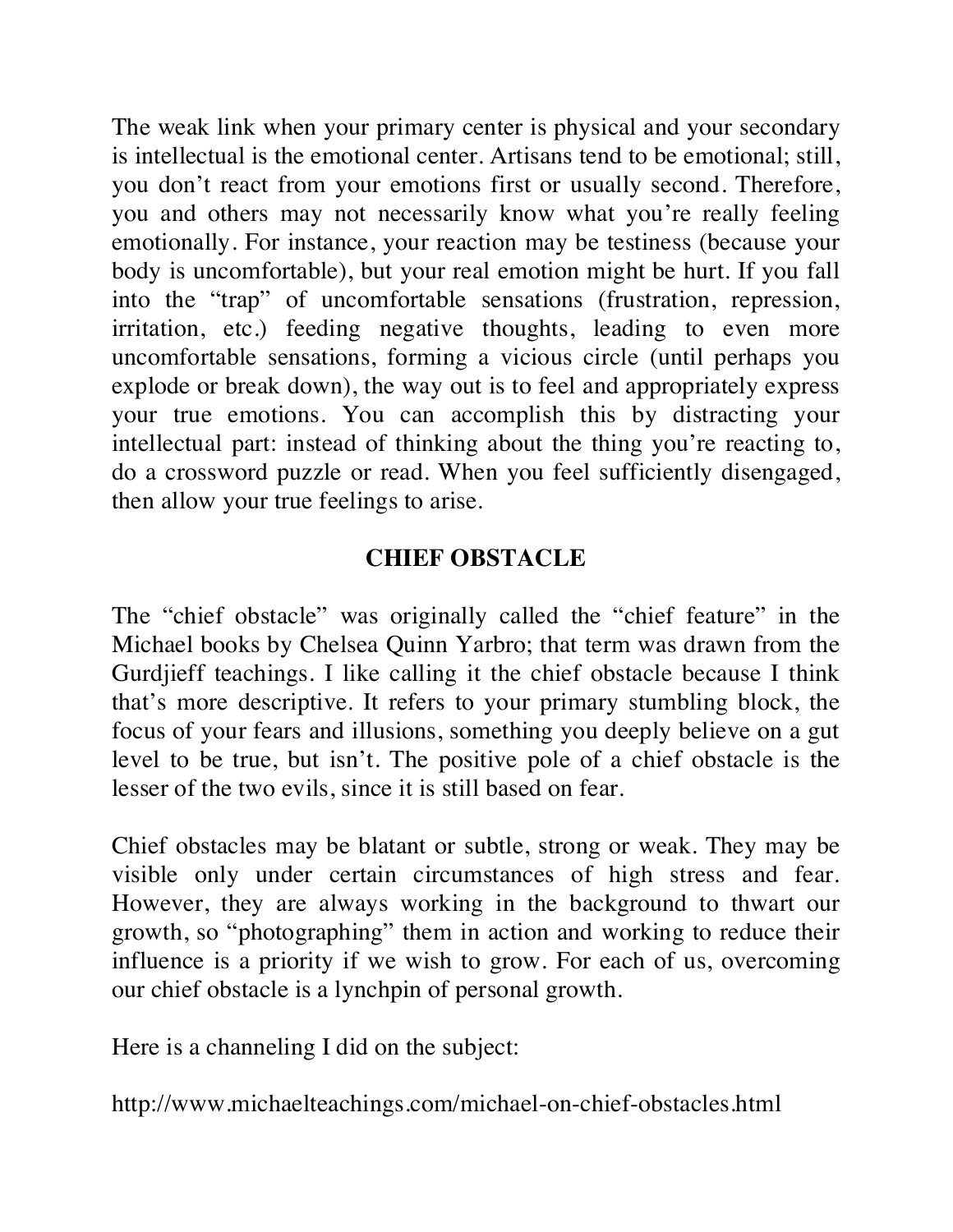Some channels get a "secondary chief feature." I rarely do, unless it's also a big part of the person's daily life. However, it would be reasonable to rank all seven in priority order, since there's at least a little bit of each of these obstacles in all of us.

You are in "arrogance" (+ pride, – vanity) a fear of vulnerability, of being judged and found wanting. It usually springs from a childhood of being mercilessly teased or criticized until you reached a point where you said to yourself, "If I'm judged one more time, I'll die."

There are three different strategies the subconscious uses to then cope with potential criticisms:

1. Shyness. "If no one sees me, if I fade into the woodwork, no one will judge me." Note that artisans are naturally shy, in a different way, though, as the second most ordinal role. They don't like being in the spotlight and need a lot of space; they don't need the attention of a lot of other people as long as they can create, unlike sages, who love the spotlight and attention. But with arrogance, there is also a wall of selfprotection erected that might be perceived as coldness, and a terror of, say, being called on in class for fear of exposing a vulnerability.

2. Self-judgment. Older souls often strategize that if they catch all their mistakes before anyone else can see them, they will be saved from being judged. Instead, they judge themselves mercilessly, leading to awkwardness and self-consciousness.

3. Stereotypical arrogance or haughtiness. The strategy is, "I'll criticize others before they criticize me, putting myself up on a pedestal where they can't reach me." This usually backfires.

One may combine two or three of these at different times.

Affirmations can be helpful, such as, in this case, "I am safe in my vulnerability." Realizing that it's okay if people criticize, that it can provide useful insights and does not have to be painful, can also help. Our spiritual evolution is moving us away from a "better than/worse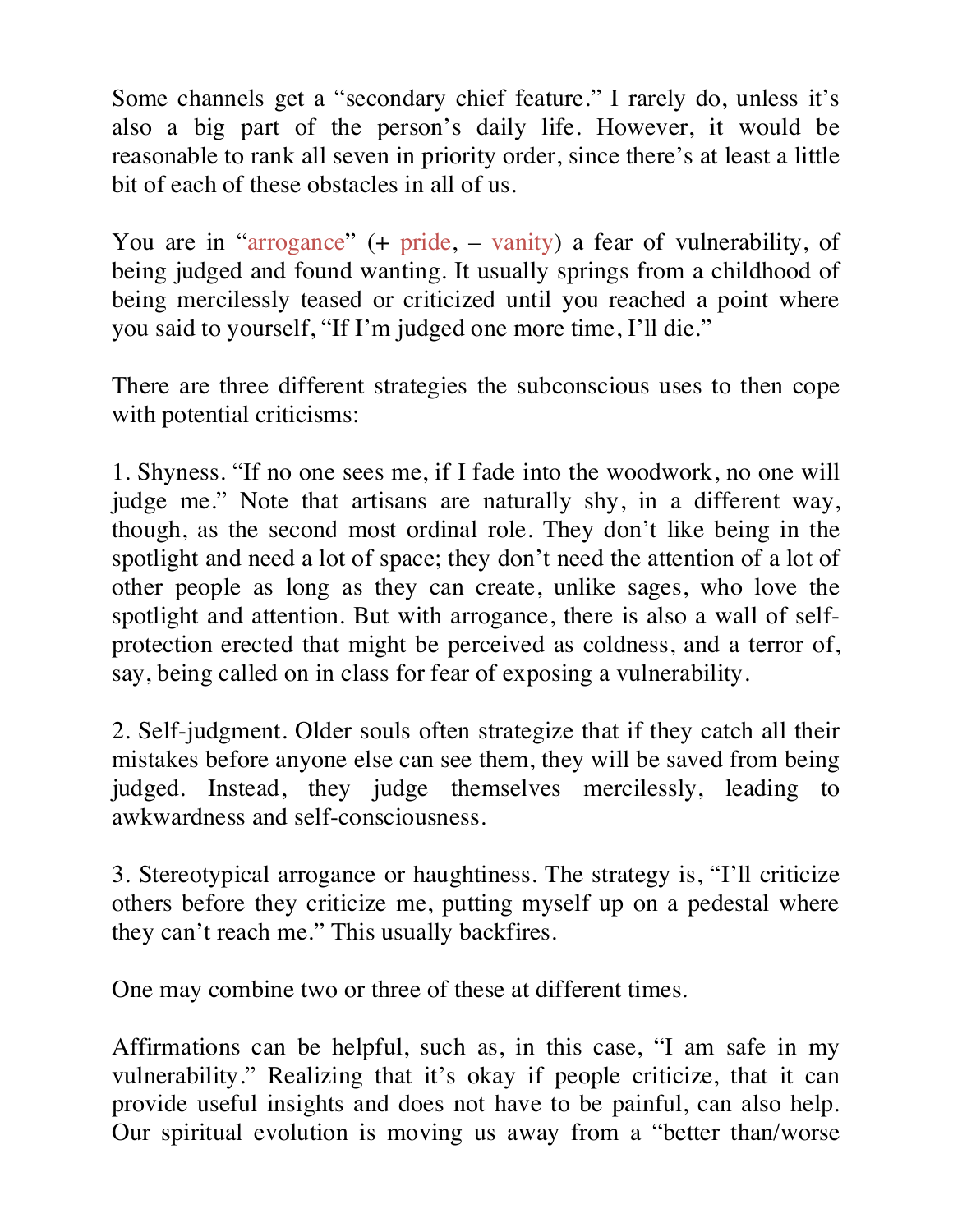than" model to one in which we're each seen for being parts of the same whole, equal in worth. Finding the freedom to be vulnerable and risk the judgments of others bring many good things.

## **BODY TYPE**

"Body types" are the influences of the celestial bodies on our physical bodies. The concepts come from ancient esoteric teachings re-revealed by a student of Gurdjieff and incorporated by the first Michael channels and students, who were also students of Gurdjieff.

There are seven main body types. Here they are, with their poles:

LUNAR: + Luminous, – Pallid SATURNIAN: + Rugged, – Gaunt JOVIAL: + Grand, – Extravagant MERCURIAL : + Agile, – Frenetic VENUSIAN: + Voluptuous, – Obese MARTIAL: + Wiry, – Muscle-bound SOLAR : + Radiant, – Ethereal

Virtually no person has just one influence. Most people have two, and some have three or even four. The types blend together, so we have some traits deriving from each of them. On the charts, I don't channel the percentages of each body type; I just rank them in order. Obviously, the larger the percentage of a body type, the more striking it will be, especially if it is not offset by its opposite.

For example, let's say that your body type combines venusian (51%) and saturnian (49%). Venusians tend to be round, whereas saturnians can be gaunt. You could be round, gaunt, or somewhere in the middle. One's basic build and/or coloring may be more influenced by a secondary type when there's a substantial amount of it. (In fact, any body type can be thin or heavy; in addition to body type, there are issues of diet, metabolism, heredity, culture, etc.) However, if the split is 80/20%, you are more likely to be round, since venusian is so dominant. Still, there are thin venusians, so you can't generalize too much.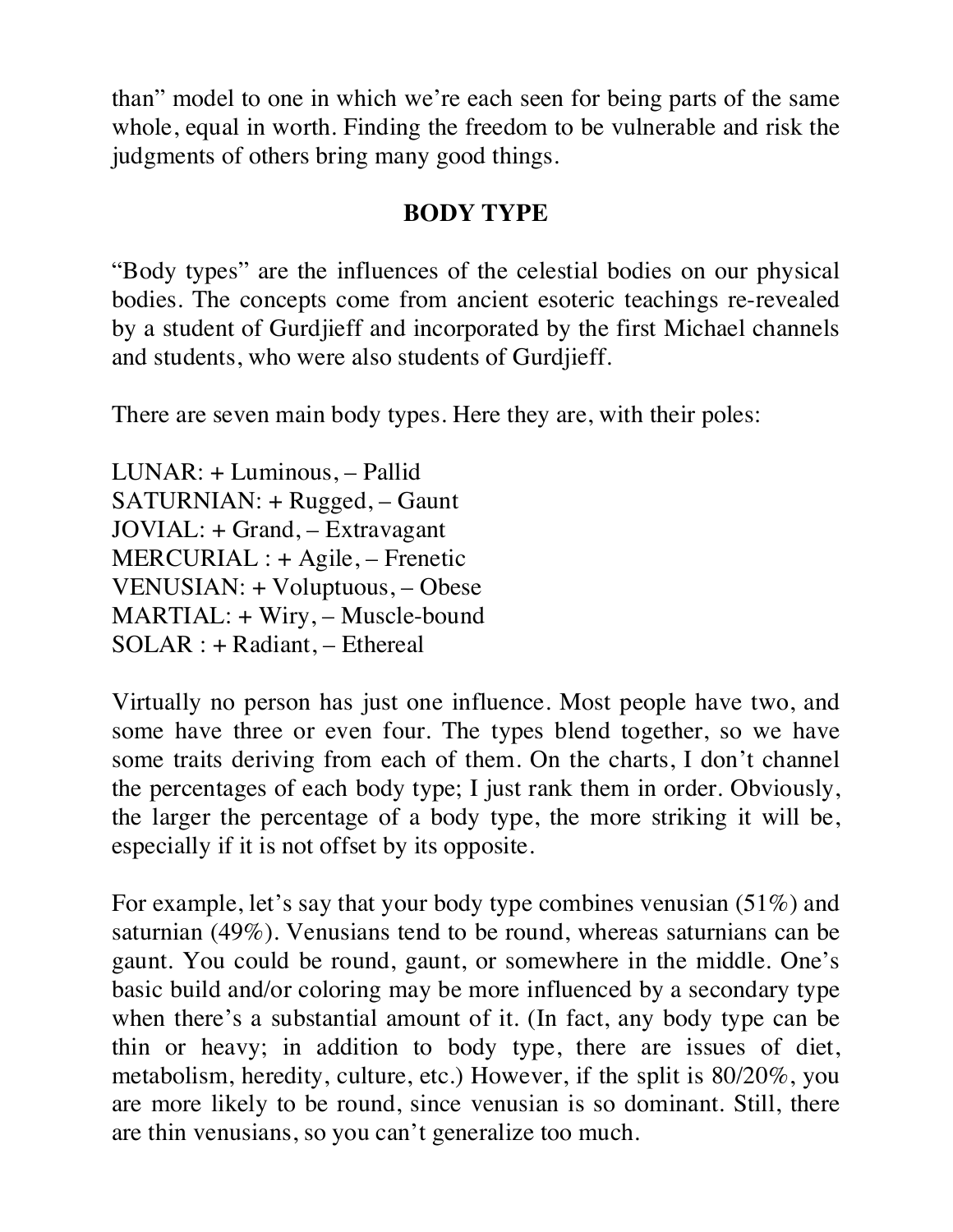If you have a venusian/martial type, it can be challenging to spot them, because venusian and martial are opposites, and whatever amount of martial you have tends to cancel out that much venusian.

Two people having opposites, on the same axis, make for body-type attraction, which is good to have in a sexual relationship: your bodies form a sort of electrical circuit; same body types make for comfort (as opposed to the excitement of opposites). One way to validate your body type is to observe what types attract you. When we have opposite types in our own body, they tend to almost cancel each other out, and body type attraction with others is less compelling an influence. Incidentally, body-type attraction is not necessarily the same thing as your "type," which can come from many factors. See my article "Why We're Attracted":

http://summerjoy.com/attraction.html

Your primary type is "solar," with a secondary of "saturnian"; they blend with each other. They are similar, in that both are positive and active. Solar is androgynous (neutral), and saturnian is masculine. Both are bony, but solar is slighter. Solar is delicate, fragile, and radiant. It shows up in the face as a pixie-ish quality.

Many models today, both female and male, have strong saturnian influences. Saturnians are tall, or look taller than they are, with prominent foreheads and bone structure, and tend to be lean, although any body type can put on weight, depending on diet and health.

Body types have three attributes:

1. Positive- or negative-charged. Positive bodies emphasize the good things and ignore the negative, sometimes leading to the person failing to read the handwriting on the wall and ramming into it! Negative bodies, being receptive, can notice every flaw and be overly sensitive. Your body is one hundred percent positive.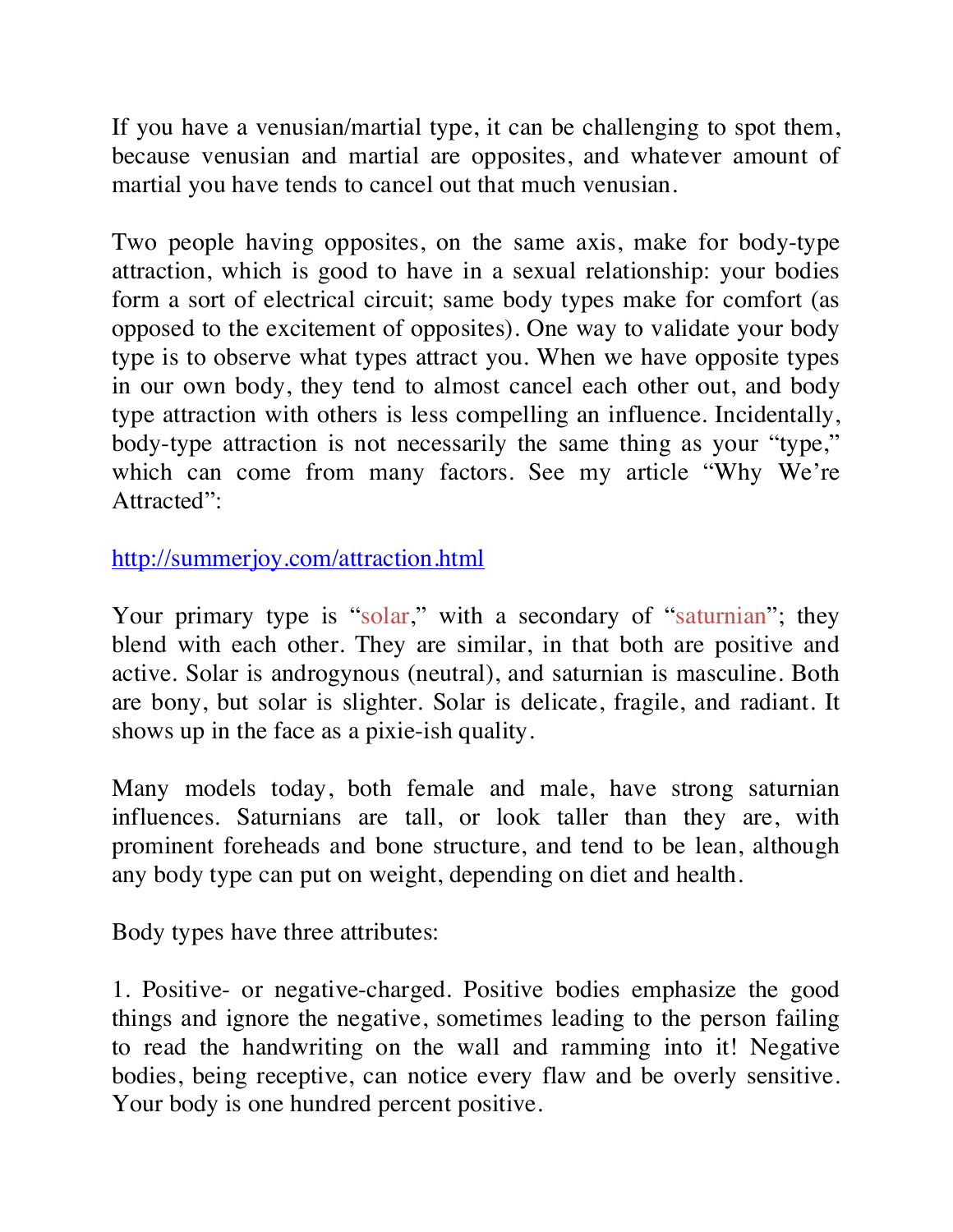2. Masculine or feminine. Energy moves out from a masculine body type, and into a feminine. Your body is more masculine in that sense: saturnian is strong and able to lead, and solar, although neutral, is mildly masculine because it's radiant, like the sun—the sun's energy interpenetrates all the planets; it's more outgoing than incoming, although not so much forceful as much as simply being present.

3. Active or passive. Passive bodies are still, and active bodies want to move. The activity of solar is like that of a hummingbird; saturnian's is like that of a lumberjack—saturnian is the most active body type. Active bodies have faster metabolisms; passive bodies put on weight more easily. Since yours is one hundred percent active, you are likely to be restless, needing to move; you will probably never be a couch potato. This gives you a lot of energy but makes it hard for you to sit still and relax, or do quiet work. It makes you want to be on the go all the time. Being physically centered accentuates this. Movement and exercise can help you let off steam.

So your body type is one hundred percent positive and active, and has mostly masculine (outgoing) energy; these two types are as similar to each other as any two body types can be.

Solar is neutral, so it has no opposite—it is attracted to all types. As a solar, any body type will work for you, and body type isn't as big deal for you as it can be for others. However, lunar is the closest to an opposite for it (the sun and the moon): it is negative, feminine, and passive. In addition, lunar is the opposite for your secondary, saturnian, so if someone has a lunar influence, that is a plus for you. Lunar is pale, with a moon-shaped face and soft body. Its embodiment is the brainy nerd.

# **SOUL AGE**

Soul age tells what your lessons are about. It is not about spiritual advancement per se, because at any age, one can become conscious and aware. Furthermore, when New Agers say that someone is an old soul, they are not referring to the specific soul age categories of the Michael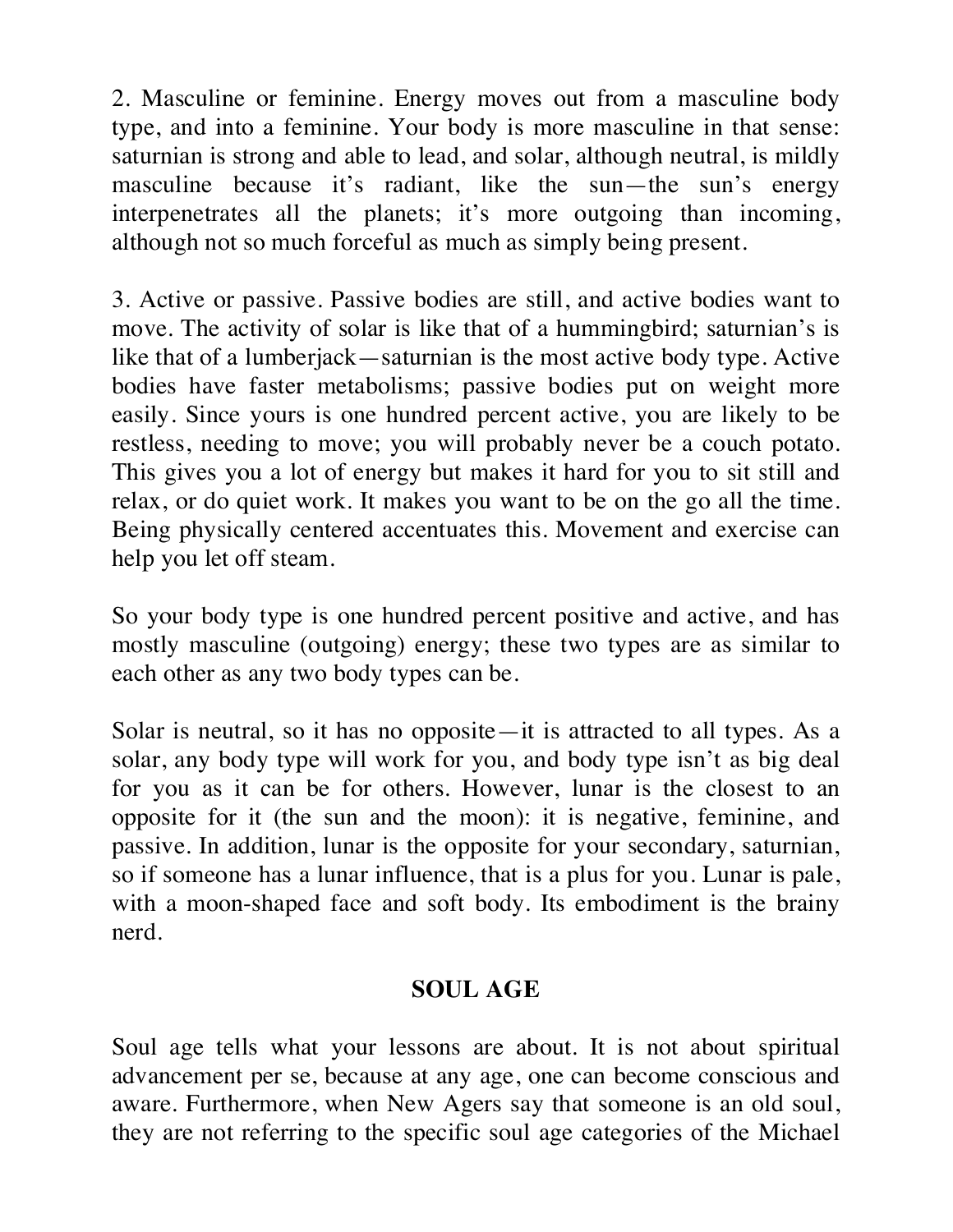teachings. They are just sensing that someone has a lot of experience and depth.

When we're new to a planet, in our first lifetime, we're first-level infant. Infant souls are like newborns focusing on surviving: mainly, finding food and not being killed. They tend to live in tribal settings or urban "jungles." Baby souls are like toddlers learning the rules; they focus on ritual and structure, and are prone to fundamentalism. Young souls are parallel to youngsters playing hard, acting out the roles. This is when the soul, now equipped to prosper on the physical plane, looks to have maximum impact on it and be successful in an outer sense. The average person on earth is fifth-level young, so there is a worldwide emphasis now on success, climbing the ladder of prosperity, and so forth. Five is the sage number, so there is particular emphasis now on expanding communication and technology (such as the internet). After the young cycle comes mature, parallel to adolescence, which is about delving into self and relationships. Last on the physical plane is old, parallel to going away to college, which is about living from a more detached, larger perspective. Mature and old soul cycles are both about the inner world: mature souls go deep, and old souls go high.

Each soul age has seven levels, each of which focus on a different stage of growth and the realization of that soul age's perspective. Although some are intrinsically more challenging than others, how you experience them depends on where you are in it (beginning, ending, or in the middle of it) and your own history. For example, if you're at sixth-level, which is typically a time of repaying outstanding karma, how much karma you have to begin with will help determine how karmic that level is for you. Also, if you are just beginning the level, or are just finishing up some of its loose ends, it will be less intense than if you're in the thick of it.

I like the analogy that JP Van Hulle channeled, comparing the seven levels to going to the beach: At first level, we stick our toe in the water. At second level, we are in the water up to our waist (half in and half out). At third level, we dive in and are completely submerged. At fourth level, we reemerge, fully wet with that soul age's perspective. At fifth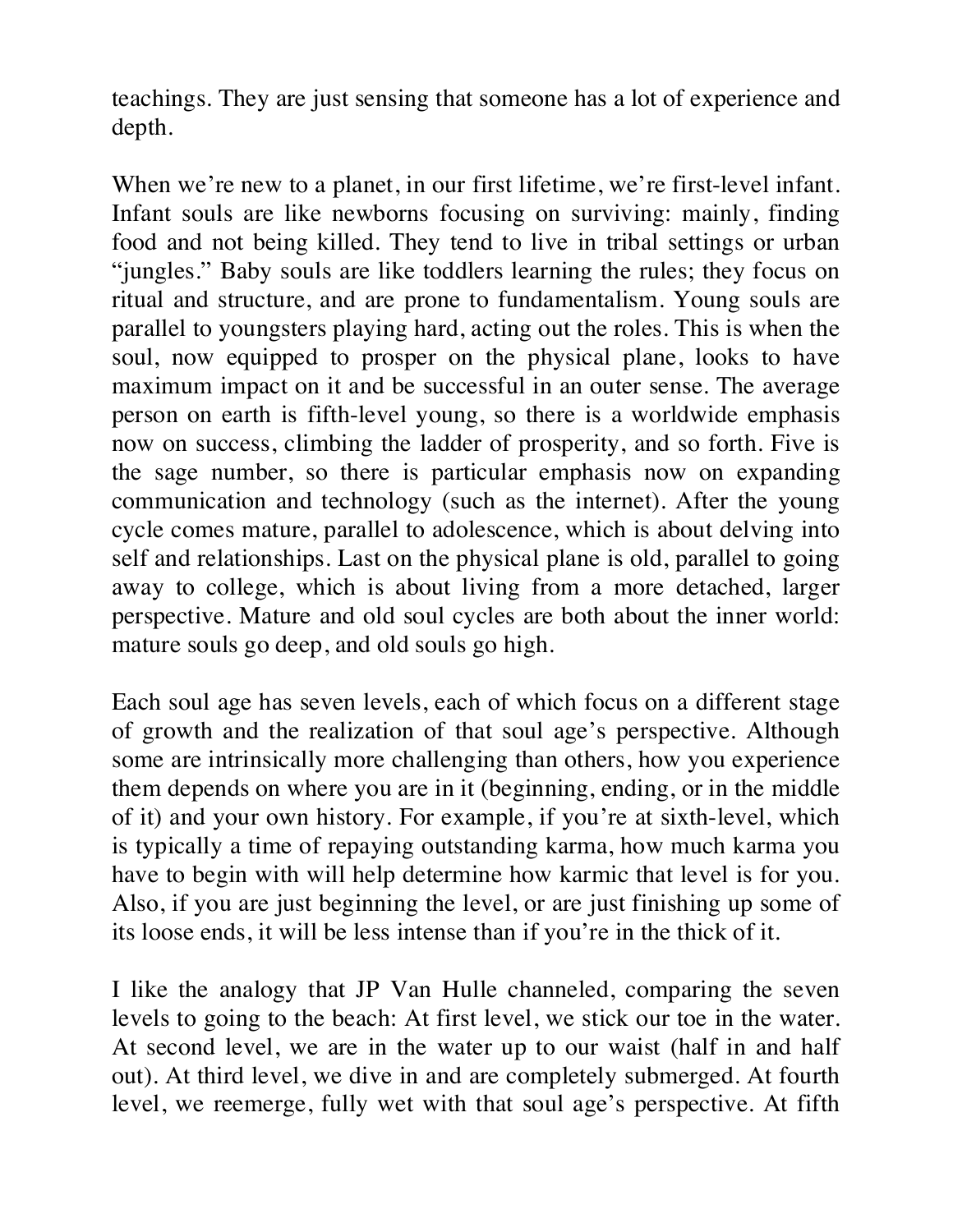level, we splash around and play. At sixth level, others splash us. And at seventh level, we return to the shore.

The seven levels of the mature soul. as channeled by Sarah Chambers, focus on:

1. Right relationship with self.

2. Right relationship with intimate others, especially your immediate family.

3. Right relationship with other people you come in contact with, such as friends and co-workers.

- 4. Right relationships with your culture/subculture.
- 5. Right relationship with the opposite sex.
- 6. Right relationship with the other cultures on the planet.

7. Right relationship with the other beings (plants, animals, etc.) with which we share the planet.

(I don't have the seven levels of the other soul ages. This illustrates, though, how each level becomes more expansive.)

The biggest shift for the soul is from the increasingly outward thrust of infant/baby/young to the inward focus of mature/old. The solid roles of warrior and king, especially, are more comfortable with outer achievement (the young cycle is the third, or warrior, soul age), and may have particular difficulties in switching gears to a more inward orientation. The fluid roles (server, priest, artisan, and sage) are more accustomed to it, and tend to have fewer challenges with it, since the inspiration axis is innately about the inner world, and the expression axis is about expressing the inner into the outer. The mature cycle is the fourth, which is the scholar number, so, in one sense, it's a natural for scholars. However, plowing the inner world can bring up difficult emotions that scholars in our society often avoid dealing with. In theory, the assimilation role is equally adept at assimilating thoughts, feelings, and physical experiences, but they frequently gravitate more toward intellectual knowledge and choose intellectual centering when intellectual stimulation is valued in a society, as it is in ours. The mature cycle can have a lot of drama and subjectivity; it is especially easy to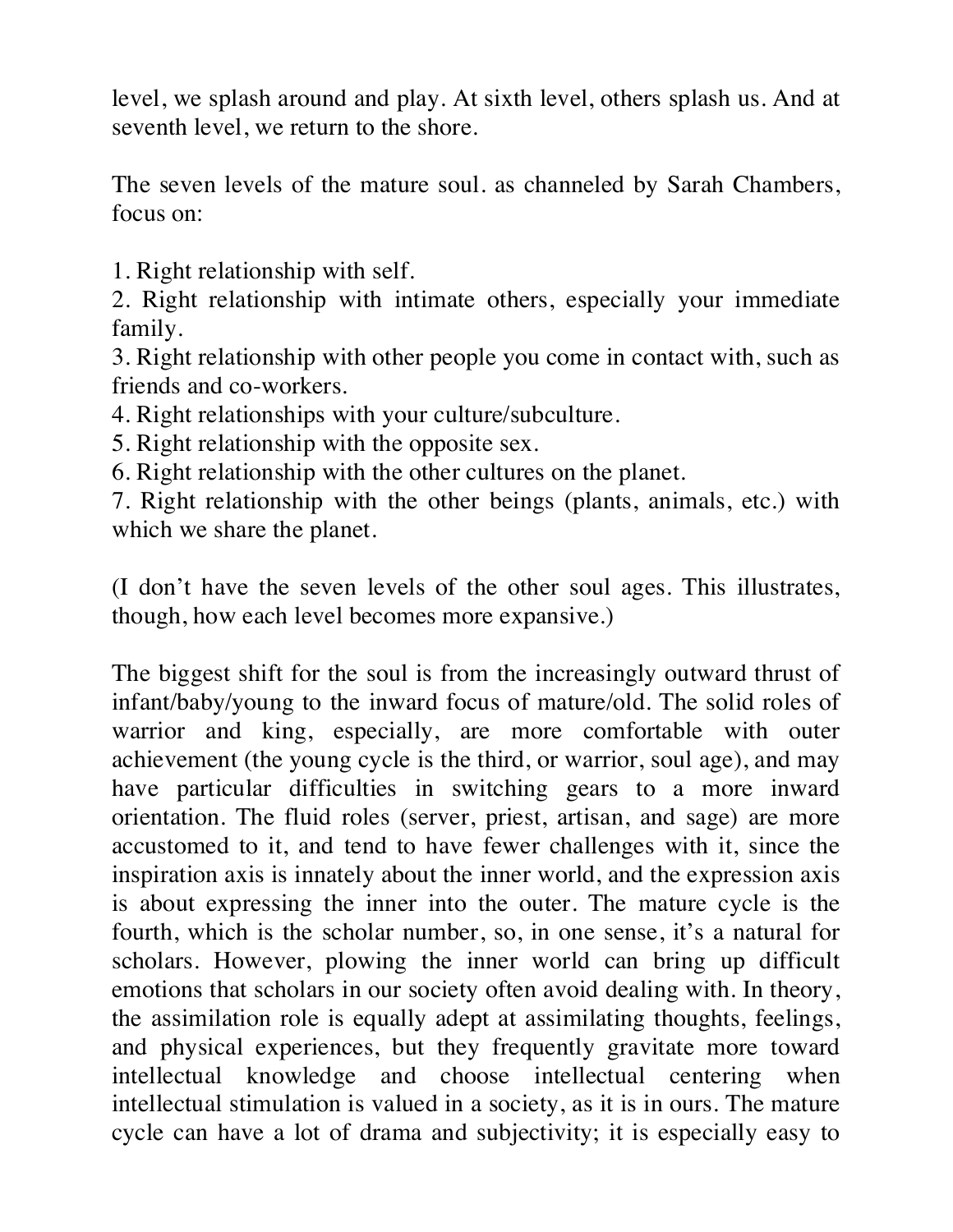take on others' emotions when one is first exploring deep connections with others and self, although that can occur in any cycle. Old souls become increasingly detached.

The soul age stereotypes promoted in some of the writings suggest that old souls, especially later in the cycle, care nothing for this world, but that's more in the negative poles, in which people aren't coping well. Old souls have a harder time cracking the whip on themselves to do things that aren't harmonious with their essence and life tasks, whereas younger souls might push themselves just to have the experience and success. However, wanting to do well in your job and be materially comfortable is healthy at any soul age, an attribute of good self-esteem.

Your manifested soul age is what your life currently is focusing upon. If your chart says "same," that means that your outer life matches your inner. If it shows a lower soul age, you are reviewing lessons you covered in previous lives. This is very common. We all review younger soul ages in each lifetime until we "catch up" to where we are. Sometimes a soul lingers at an earlier level because a review is needed (for example, manifesting young in order to brush up on career issues), although sometimes it occurs because the person is stuck, perhaps unwilling to face an issue that would otherwise be on the horizon. Moving up a level in our actual soul age can take several lifetimes, but we can move through a level of our manifested soul age quite quickly if it doesn't hold any "snags" for us, until we manifest our full soul age. Ideally, one manifests one's true soul age after completing the fourthinternal "mid-life" monad, which is generally in one's mid-thirties, but can be several years earlier or later. Manifested soul age isn't relevant until one is an adult, because one's perspective is more fluid and influenced by the body's age during childhood.

Since no soul age is good or bad, there is nothing intrinsically wrong with reviewing a younger soul age; both youth and age have their advantages. With everything on the Michael chart, "it's all good." Even our chief obstacles and negative poles provide necessary lessons, although we are happier when we overcome them and choose to "grow through joy." However, if there's a big gap between your true and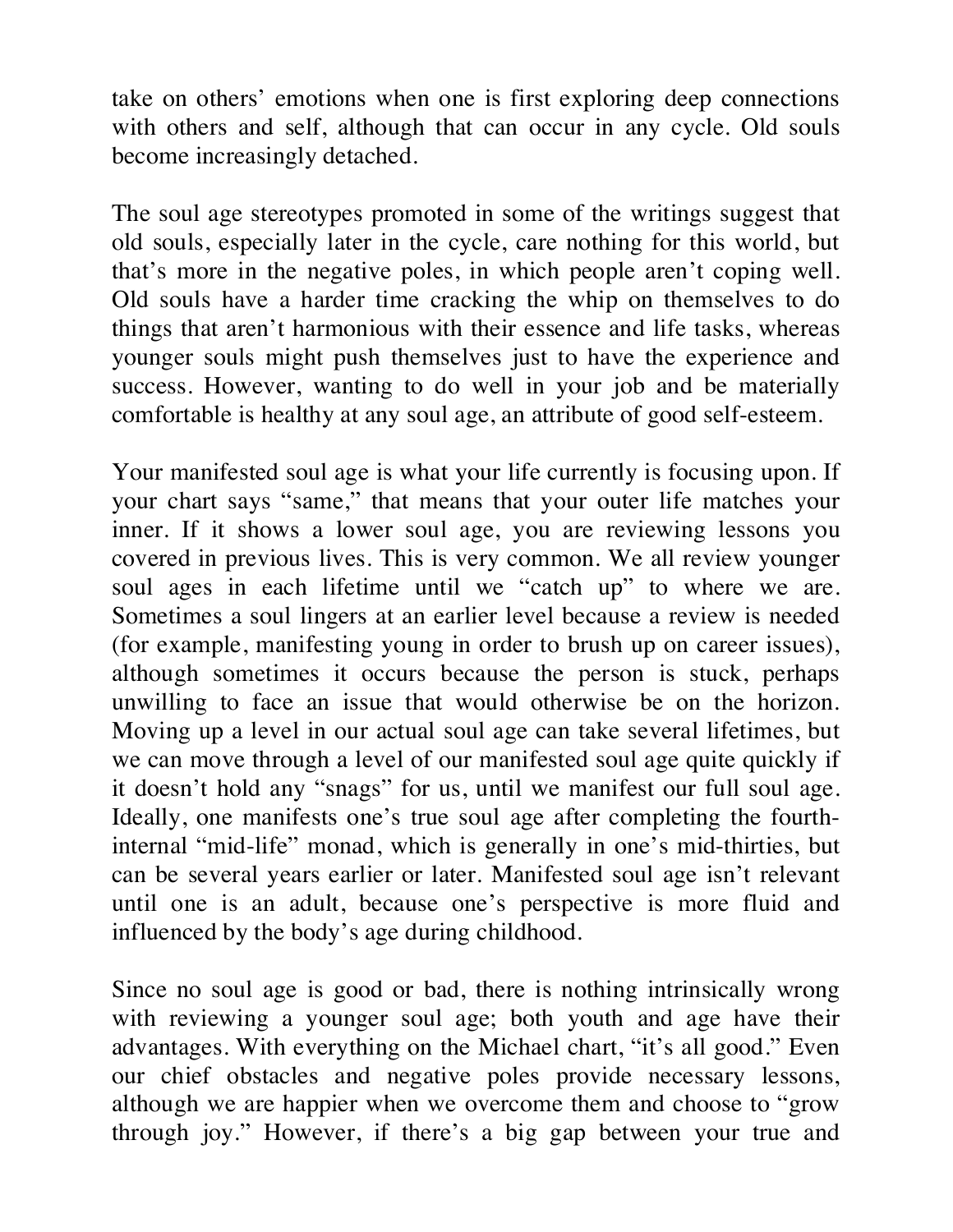manifested soul age well into adulthood, you might feel a little out of synch with yourself.

Soul age is an emotionally charged issue. People frequently misunderstand it and give it too much importance. Some channels have a reputation for routinely either inflating or deflating it. It's not as obvious and easy to validate as one might assume. For one thing, personality and essence are two different things; even a late-old soul can have an immature or damaged personality. The way to validate it is to explore what lessons you focus on, not just as intellectual interests, but as what propels everything you do.

You are at seventh-level old, manifesting the same. As an old soul, your focus is less on one-to-one relationships and more on philosophically relating three-dimensionally to the whole cosmos, finding your place in the larger context.

Seventh levels are the final, king-position level. They are a time of resting, especially after the challenging sixth levels. At seventh levels, we teach what we've learned to at least one other person (and perhaps to many, especially the cardinal roles) as a means of pulling all the pieces together and integrating the lessons. Our karma is more with ourselves, having dealt more with karmic situations with others during our sixth level. At seventh-old, you are reviewing the lessons of not only the entire old-soul cycle but all your physical-plane incarnations.

Seventh-old souls tend to seek out other members of their entity and run into them a lot. Those who are seventh-level old (or late sixth-level) are often meticulous about not owing anything to anyone, even in seemingly trivial ways. They don't want to leave loose ends in their lives because of their thrust toward completing their cycle of incarnation. Seventhlevel old souls may have a particularly strong drive to complete a mission of some sort, but they can be late bloomers.

Seventh-level old souls can carry to its zenith the general old-soul impression of marching to a different drummer and seeming less a part of the world. They often have a hard time fitting into schedules or other